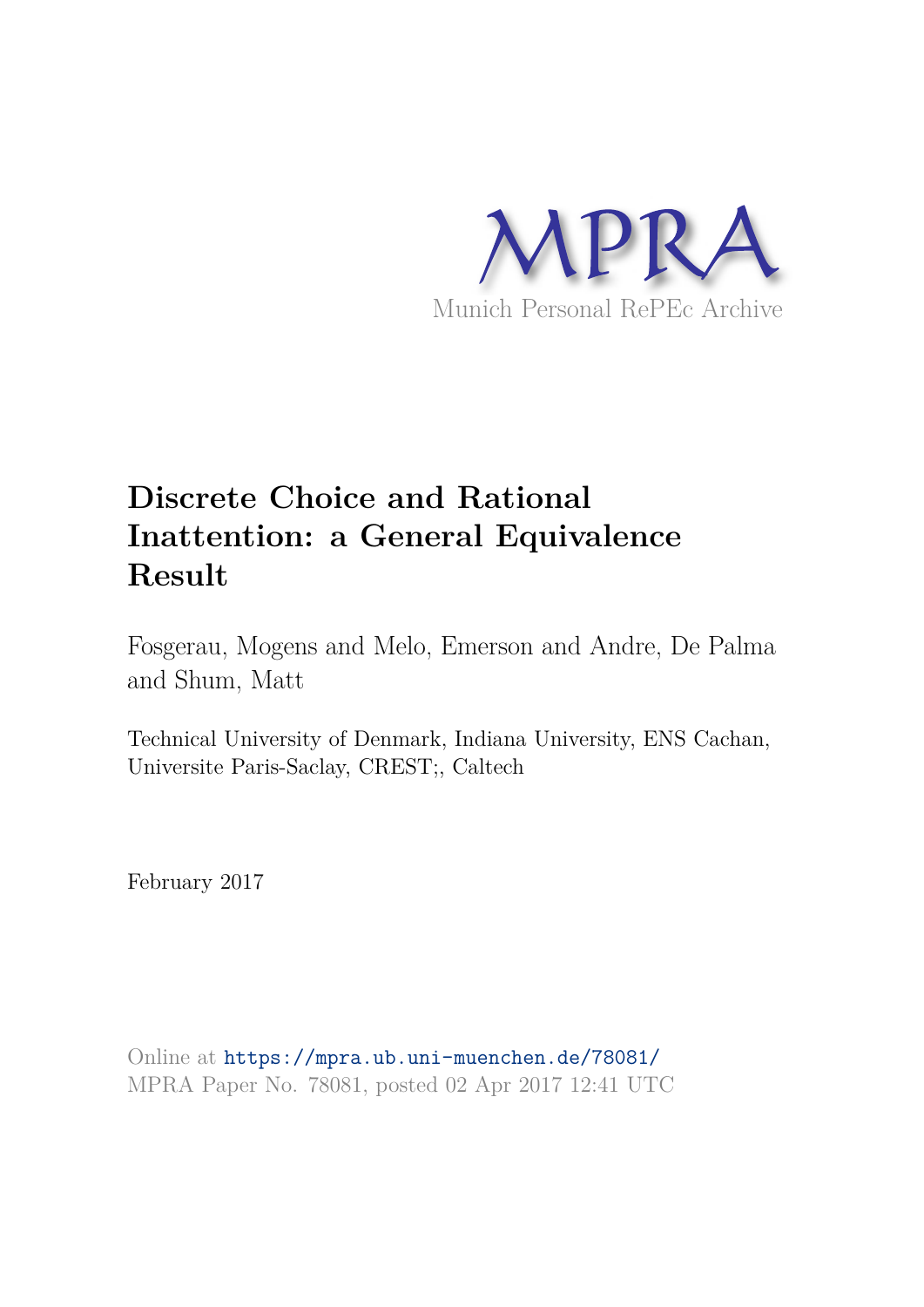## Discrete Choice and Rational Inattention: a General Equivalence Result<sup>∗</sup>

Mogens Fosgerau<sup>†</sup> Emerson Melo<sup>‡</sup> André de Palma<sup>§</sup> Matthew Shum<sup>¶</sup>

April 1, 2017

#### Abstract

This paper establishes a general equivalence between discrete choice and rational inattention models. Matejka and McKay (2015, *AER*) showed that when information costs are modelled using the Shannon entropy function, the resulting choice probabilities in the rational inattention model take the multinomial logit form. By exploiting convex-analytic properties of the discrete choice model, we show that when information costs are modelled using a class of generalized entropy functions, the choice probabilities in *any* rational inattention model are observationally equivalent to some additive random utility discrete choice model and vice versa. Thus any additive random utility model can be given an interpretation in terms of boundedly rational behavior. This includes empirically relevant specifications such as the probit and nested logit models.

JEL codes: D03, C25, D81, E03 Keywords: Rational Inattention, discrete choice, random utility, convex analysis, generalized entropy

## 1 Motivation

In many situations where agents must make decisions under uncertainty, information acquisition is costly (involving pecuniary, time, or psychic costs); therefore, agents may rationally choose to remain imperfectly informed about the available options. This idea underlies the theory of rational inattention, which has become an important paradigm for modeling boundedly rational behavior in many areas of

<sup>∗</sup> First draft: December 22, 2016. We thank Bob Becker, Marcus Berliant, Mark Dean, Federico Echenique, Juan Carlos Escanciano, Filip Matejka, Paulo Natenzon, Antonio Rangel, Ryan Webb, and Michael Woodford for useful comments. Lucie Letrouit, Julien Monardo, and Alejandro Robinson Cortes provided research assistance.

<sup>†</sup>Technical University of Denmark; mfos@dtu.dk

<sup>‡</sup> Indiana University; emelo@iu.edu

<sup>§</sup>ENS Cachan, Université Paris-Saclay, CREST; andre.depalma@ens-cachan.fr.

<sup>¶</sup>California Institute of Technology; mshum@caltech.edu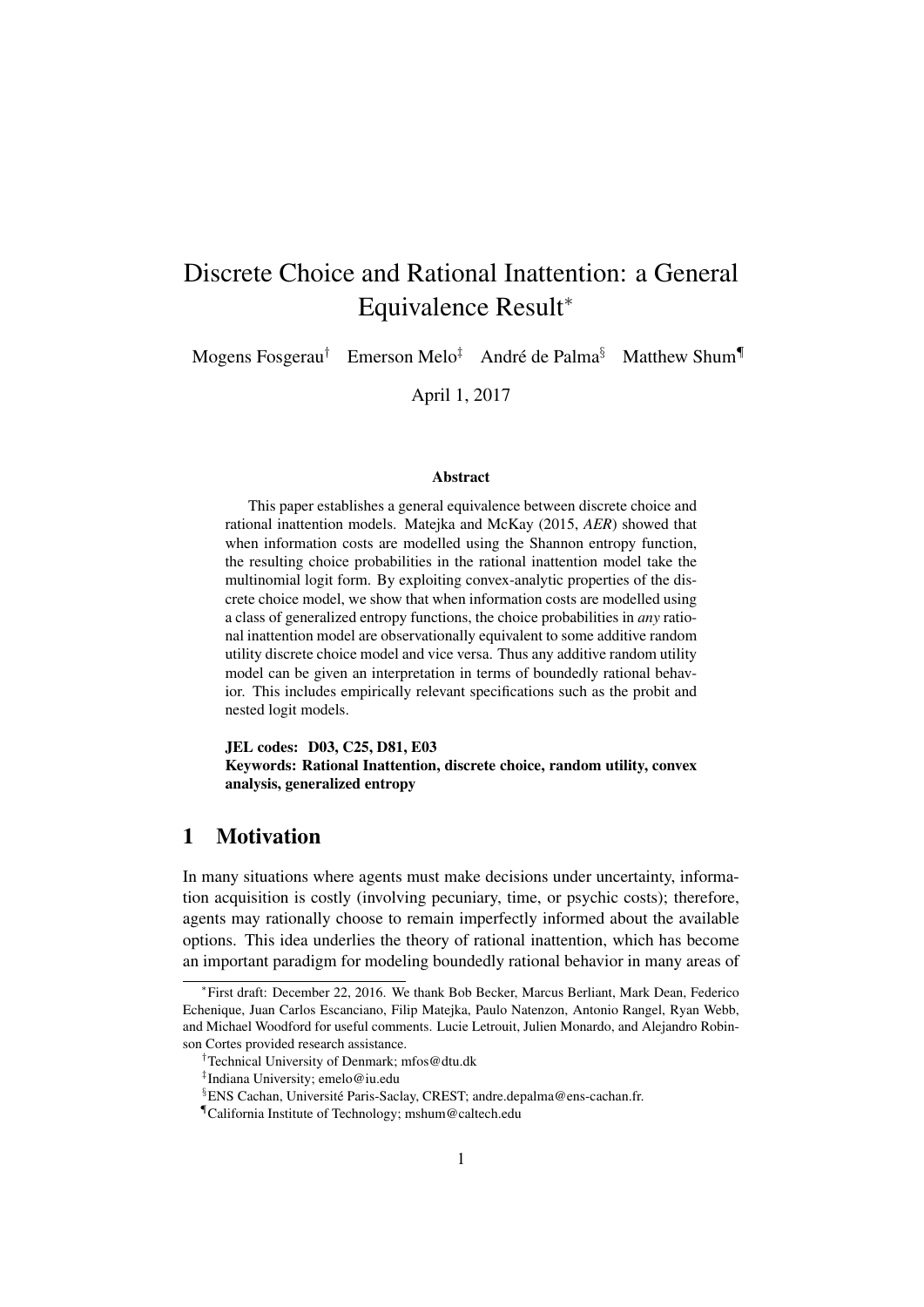economics (Sims (2003, 2010)). In this paper, our main contribution is to establish a general equivalence between additive random utility discrete choice and rational inattention models. Matejka and McKay (2015) showed that when information costs are modelled using the Shannon entropy function, the resulting choice probabilities in the rational inattention model take the multinomial logit (MNL) form. In order for the rational inattention model to generate non-MNL choice probabilities, we need to generalize the information cost function beyond the Shannon entropy function assumed in much of the existing literature. We do this by exploiting convex-analytic properties of the additive random utility model to demonstrate a duality between discrete choice and rational inattention models.<sup>1</sup>

Specifically, we introduce a class of *Generalized Entropy Rational Inattention* (GERI) models.<sup>2</sup> In GERI models, the information cost functions are constructed from a class of "generalized entropy" functions; these generalized entropy functions are, essentially, "dual" to the class of random utility discrete choice models; precisely, the generalized entropy functions are the convex conjugate functions to the surplus functions in any arbitrary general additive random utility model. Hence, GERI models naturally yield choice probabilities that can equivalently be generated from general additive random utility models; the resulting choice probabilities can take forms far beyond the multinomial logit, including specifications such as nested logit, multinomial probit, and so on, which are often employed in empirical work.

Importantly, these generalized entropy functions allow for random utility models in which the random shocks are dependent across options; this corresponds to information cost functions that exhibit information spillovers across options with shared features, which may be reasonable in many decision environments. In contrast, the multinomial logit model assumes independent shocks; correspondingly, the Shannon entropy function precludes information spillovers.

The paper is organized as follows. Section 2 presents insights into the fundamental convex-analytic structure of the additive random utility discrete choice model. Using this structure, we formulate a class of generalized entropy functions and present key results about them. Section 3 introduces the rational inattention model. We show how the generalized entropy functions can be used to define the information cost function in the rational inattention model. Then we present the key result from this paper, which establishes the equivalence between choice probabilities emerging from the discrete choice model, and those emerging from the rational inattention model based on the generalized entropy functions. Section 4 discusses an example while Section 5 concludes.

Notation: Throughout this paper, for vectors a and b, we use the notation  $\mathbf{a} \cdot \mathbf{b}$ to denote the vector scalar product  $\sum_i a_i b_i$ .  $\Delta$  denotes the unit simplex in  $\mathbb{R}^N$ .

<sup>1</sup>Throughout this paper, we will use the terms "additive random utility model" and "discrete choice model" interchangeably.

<sup>&</sup>lt;sup>2</sup>This complements work by Hébert and Woodford  $(2016)$ , who also consider generalizations of the information cost function.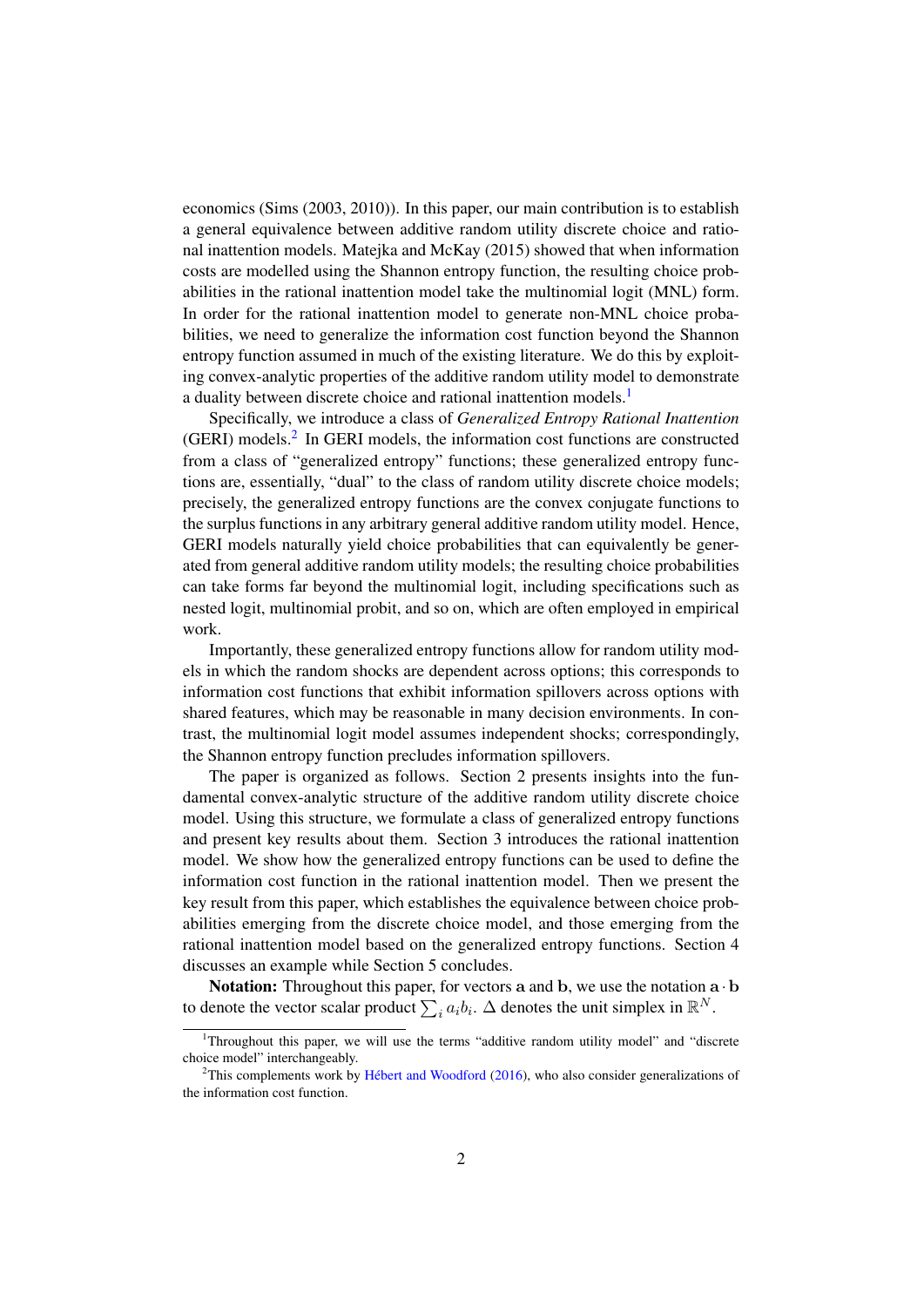## 2 Random utility models and generalized entropy functions

Consider a decision-maker (DM) making discrete choices among a set of  $i =$  $1, \ldots, N$  options, where, for each option i, the utility is given by

$$
u_i = \tilde{v}_i + \epsilon_i,\tag{1}
$$

where  $\tilde{\mathbf{v}} = (\tilde{v}_1, \dots, \tilde{v}_N)$  is deterministic and  $\boldsymbol{\epsilon} = (\epsilon_1, \dots, \epsilon_N)$  is a vector of random utility shocks. This is the classic additive random utility framework pioneered by McFadden (1978).

**Assumption 1** *The random vector*  $\boldsymbol{\epsilon} = (\epsilon_1, \ldots, \epsilon_N)$  *follows a joint distribution with finite means that is absolutely continuous, independent of*  $\tilde{\mathbf{v}}$ *, and fully sup*ported on  $\mathbb{R}^N$ .

An important concept in this paper is the *surplus function* of the discrete choice model (so named by McFadden, 1981), defined as

$$
W(\tilde{\mathbf{v}}) = \mathbb{E}_{\epsilon}(\max_{i} [\tilde{v}_i + \epsilon_i]).
$$
 (2)

Under Assumption 1,  $W(\tilde{v})$  is convex and differentiable<sup>3</sup> and the choice probabilities coincide with the derivatives of  $W(\tilde{v})$ :

$$
\frac{\partial W(\tilde{\mathbf{v}})}{\partial \tilde{v}_i} = q_i(\tilde{\mathbf{v}}) \equiv \mathbb{P}(\tilde{v}_i + \epsilon_i \ge \tilde{v}_j + \epsilon_j, \forall j \ne i) \text{ for } i = 1, ..., N
$$

or, using vector notation,  $q(\tilde{v}) = \nabla W(\tilde{v})$ . This is the Williams-Daly-Zachary theorem in the discrete choice literature (McFadden, 1978, 1981).

As a running example, we consider the familiar logit model. When the  $\epsilon_i$ 's are distributed i.i.d. across options  $i$  according to the type 1 extreme value distribution, then the resulting choice probabilities take the familiar multinomial logit form:  $q_i(\tilde{\mathbf{v}}) = e^{\tilde{v}_i}/\sum_j e^{\tilde{v}_j}$ . Assumption 1 above leaves the distribution of the  $\epsilon$ 's unspecified, thus allowing for choice probabilities beyond the multinomial logit case. Importantly, it accommodates arbitrary correlation in the  $\epsilon_i$ 's across choices, which is reasonable and realistic in applications.

We define a vector-valued function  $\mathbf{H}(\cdot) = (H_1(\cdot), ..., H_N(\cdot)) : \mathbb{R}^N_+ \mapsto \mathbb{R}^N_+$  as the gradient of the exponentiated surplus, i.e.

$$
\mathbf{H}(e^{\tilde{\mathbf{v}}}) = \nabla_{\tilde{\mathbf{v}}}\left(e^{W(\tilde{\mathbf{v}})}\right).
$$
 (3)

From the differentiability of W and the Williams-Daly-Zachary theorem it follows that the choice probabilities emerging from any random utility discrete choice

<sup>&</sup>lt;sup>3</sup>The convexity of  $W(\cdot)$  follows from the convexity of the max function. Differentiability follows from the absolute continuity of  $\epsilon$ .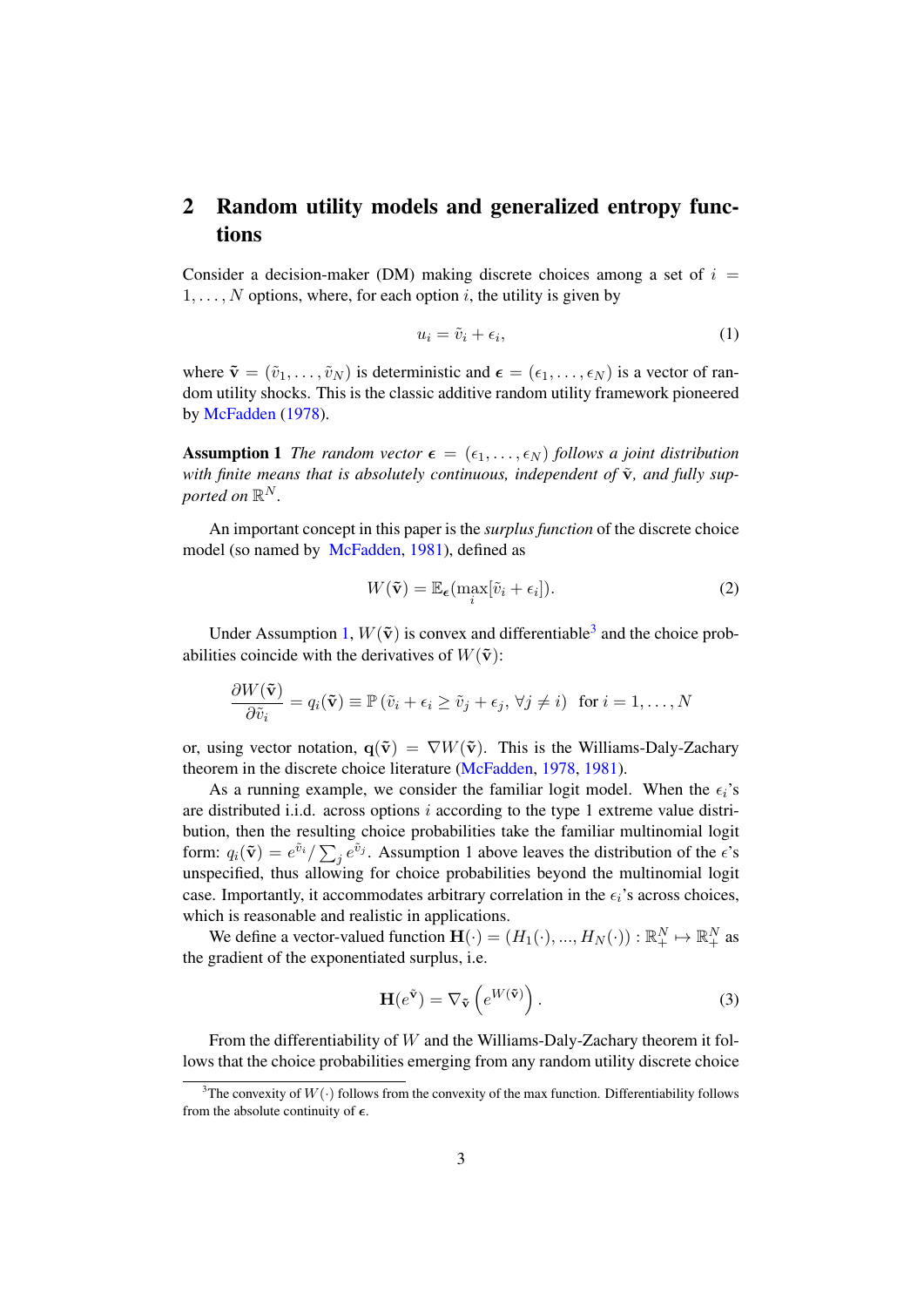model can be expressed in closed-form in terms of the H function as:<sup>4</sup>

$$
q_i(\tilde{\mathbf{v}}) = \frac{H_i\left(e^{\tilde{\mathbf{v}}}\right)}{\sum_{j=1}^N H_j\left(e^{\tilde{\mathbf{v}}}\right)}, \quad \text{for } i = 1, \dots, N. \tag{4}
$$

For the multinomial logit case, the surplus function is  $W(\tilde{\mathbf{v}}) = \log \left( \sum_{i=1}^N e^{\tilde{v}_i} \right)$ , implying that  $H_i(e^{\tilde{\mathbf{v}}}) = e^{\tilde{v}_i}$ . Thus, for this case Eq. (4) becomes the multinomial logit choice formula.

The function  $H$  is globally invertible (see Lemma  $8$  in the Appendix), and we introduce a function S defined as the inverse of H,

$$
\mathbf{S}(\cdot) = \mathbf{H}^{-1}(\cdot). \tag{5}
$$

For reasons that will be apparent below, we refer to S as a *generator* function. There is a close relationship between the function  $S(\cdot)$  and the surplus function  $W(\tilde{\mathbf{v}})$  of the corresponding discrete choice model: as the next proposition establishes, the surplus function  $W(\cdot)$  and the generator function  $S(\cdot)$  are related in terms of *convex conjugate duality* (Rockafellar, 1970, ch. 12).<sup>5</sup>

Proposition 1 (Convexity properties and generalized entropy functions) *Let assumption 1 hold. Then:*

(i) The surplus function  $W(\tilde{\mathbf{v}})$  is equal to

$$
W(\tilde{\mathbf{v}}) = \log \left( \sum_{i=1}^{N} H_i(e^{\tilde{\mathbf{v}}}) \right).
$$
 (6)

(ii) *The convex conjugate function for the surplus function*  $W(\tilde{\mathbf{v}})$  *is* 

$$
W^*(\mathbf{q}) = \left\{ \begin{array}{ll} \mathbf{q} \cdot \log \mathbf{S}(\mathbf{q}) & \mathbf{q} \in \Delta \\ +\infty & otherwise, \end{array} \right.
$$

*where*  $S(\cdot)$  *is a generator function defined in (5). We call the negative convex conjugate function* −W<sup>∗</sup> (·) *a generalized entropy function.*

(iii) *The surplus function*  $W(\tilde{v})$  *is the convex conjugate of*  $W^*(q)$ *, that is* 

$$
W(\tilde{\mathbf{v}}) = \max_{\mathbf{q} \in \Delta} \{ \mathbf{q} \cdot \tilde{\mathbf{v}} - W^*(\mathbf{q}) \}
$$
(7)

<sup>&</sup>lt;sup>4</sup>By direct differentiation of (3), and applying the Williams-Daly-Zachary theorem, we have  $q_i(\tilde{\mathbf{v}}) = H_i(e^{W(\tilde{\mathbf{v}})})/e^{W(\tilde{\mathbf{v}})}$  for all i. Imposing the summability restriction  $\sum_i q_i(\tilde{\mathbf{v}}) = 1$  we have  $\sum_i H_i(e^{W(\tilde{\mathbf{v}})}) = e^{W(\tilde{\mathbf{v}})}$  leading to Eq. (4).<br>
<sup>5</sup>For a convex function  $g(\mathbf{x})$ , its convex conjugate function is defined as  $g^*(\mathbf{y}) =$ 

 $\max_{\mathbf{x}} {\mathbf{x} \cdot \mathbf{y} - g(\mathbf{x})}$ , which is also convex. Roughly speaking, the gradients (or sub-gradients, in case of non-differentiability) of  $g(x)$  and  $g^*(y)$  are inverse mappings to each other.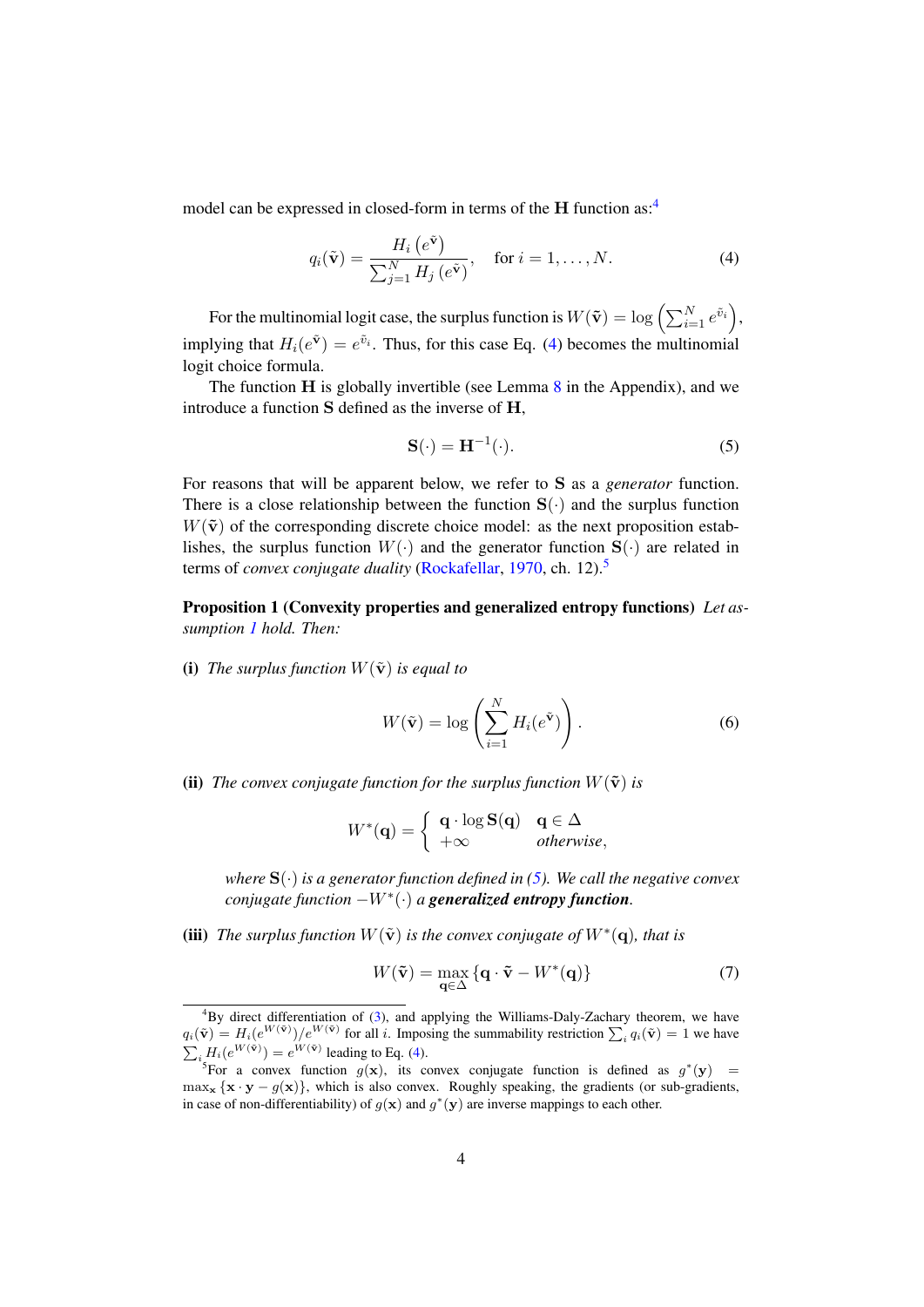*and the RHS is optimized at the choice probabilities*  $q(\tilde{v}) = \nabla W(\tilde{v})$ *.* 

Parts (i) and (ii) establish a specific structure of the surplus function  $W$  and its convex conjugate  $W^*$ ; this is new in the literature on random utility models, and may be of independent interest. We use this structure to define the class of *generalized entropy* functions. To see how this works, consider again the multinomial logit model, for which H is the identity, implying that the corresponding generator function  $S(q) = q$  is also just the identity. Then by Proposition 1(ii), the negative convex conjugate function is  $-W^*(\mathbf{q}) = -\mathbf{q} \cdot \log \mathbf{q} = -\sum_i q_i \log q_i$ , which is just the Shannon (1948) entropy function.

Generalizing from this, Proposition 1(ii) shows how the conjugate function for any discrete choice model can be generated by the function S. Therefore we refer to the negative conjugate function  $-W^*(\mathbf{q}) = -\mathbf{q} \cdot \log \mathbf{S}(\mathbf{q}) = -\sum_i q_i \log S_i(\mathbf{q})$  for any general discrete choice model as a *generalized entropy* function. Comparing the generalized and Shannon entropies, the former allows for cross-effects, in the sense that the choice probability for option j,  $q<sub>j</sub>$ , enters the entropic term for option  $i, S_i(q)$ . As we will see below, these cross-effects allow for information spillovers when we use these generalized entropy functions to construct rational inattention models.

Proposition 1(iii) provides an alternative representation of the surplus function from a random utility model, in addition to Eq. (2). It illustrates a close connection between  $-W^*(q)$  and the joint distribution of  $\epsilon$ , the random utility shocks, which aids interpretation of the generalized entropy function. Specifically, Eq. (2) implies that the surplus function can be written as

$$
W(\tilde{\mathbf{v}}) = \sum_{i=1}^{N} q_i(\tilde{\mathbf{v}})(\tilde{v}_i + \mathbb{E}(\epsilon_i | u_i \ge u_j, j \ne i)).
$$

Combining this with (7), we obtain an alternative expression for the generalized entropy function, as a choice probability-weighted sum of expectations of the utility shocks  $\epsilon$ :<sup>6</sup>

$$
-W^*(\mathbf{q}) = \sum_i q_i \mathbb{E}[\epsilon_i | u_i \ge u_j, j \ne i].
$$

In this way, different distributions for the utility shocks  $\epsilon$  in the random utility model will imply different generalized entropy functions, and vice versa.

We conclude this section enumerating some properties of the generator functions  $S(\cdot)$ , which will be important in what follows.

Proposition 2 (Properties of the generator functions) *Let assumption 1 hold. Then the vector valued-function*  $S(\cdot)$  *defined by (5) satisfies the following conditions:* 

<sup>&</sup>lt;sup>6</sup>See Chiong, Galichon, and Shum (2016). Additionally, we conjecture that  $\log S_i(q)$  $-\mathbb{E}[\epsilon_i|u_i \ge u_j, j \ne i]$  for  $i = 1, ..., N$ . For the multinomial logit case, corresponding to  $S(q) = q$ , McFadden (1978) showed that  $\gamma - \log q_i = \mathbb{E}[\epsilon_i | u_i \ge u_j, j \ne i]$ , for  $\gamma$  being Euler's constant.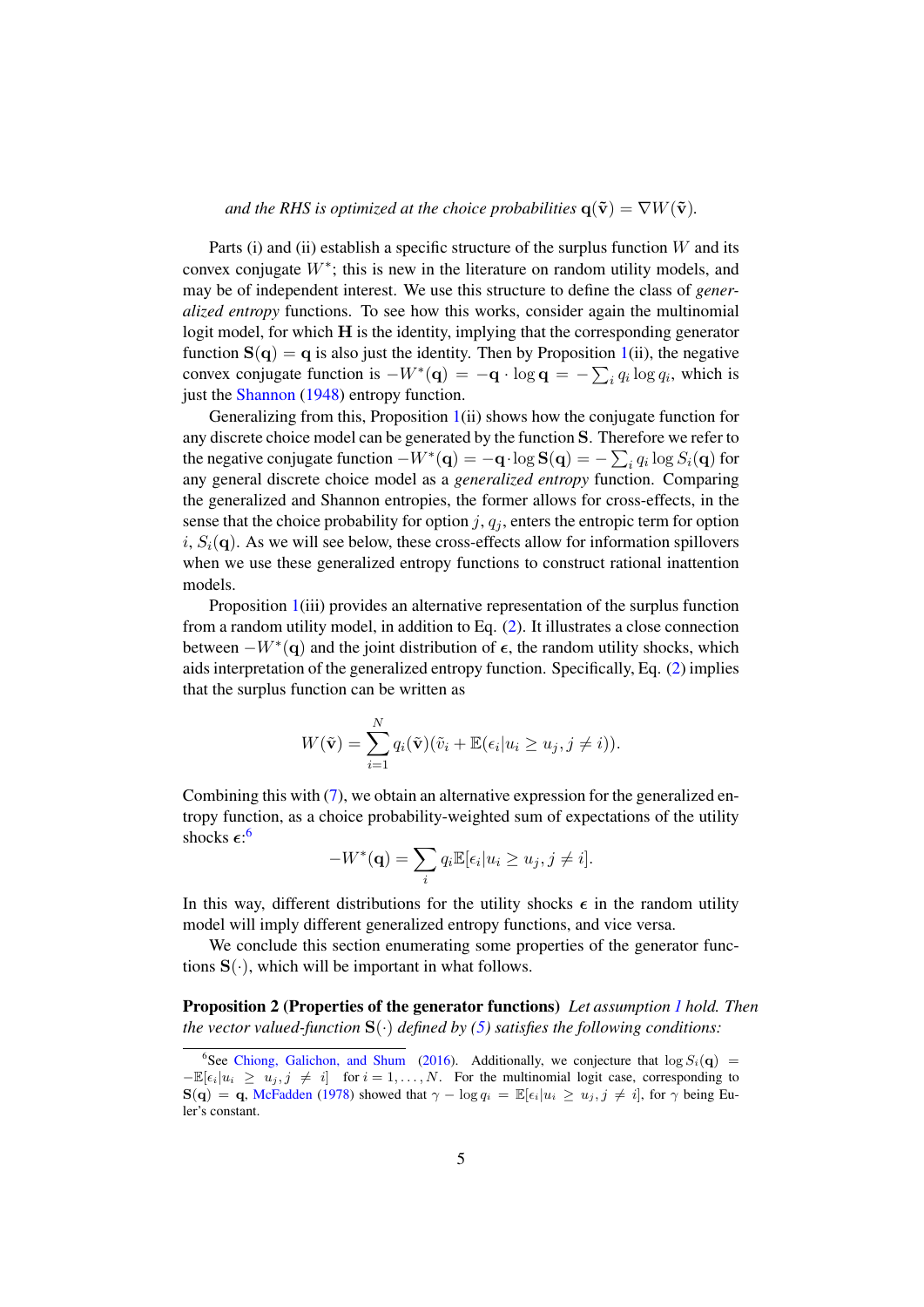- (i) S *is continuous and homogenous of degree 1.*
- (ii)  $q \cdot \log S(q)$  *is convex.*
- (iii) S *is differentiable with :*

$$
\sum_{i=1}^{N} q_i \frac{\partial \log S_i(\mathbf{q})}{\partial q_k} = 1, k \in \{1, \dots, N\},\
$$

*where* **q** *is a probability vector with*  $0 < q_i < 1$  *for all i.* 

The possibility of zero choice probabilities will play a role in what follows. We impose an additional regularity assumption on the generator functions S.

**Assumption 2** Let **q** be a probability vector. Then  $q_i = 0$  if and only if  $S_i(\mathbf{q}) = 0$ .

This assumption is satisfied for the generator functions S corresponding to many familiar additive random utility models, including the multinomial logit and the nested logit models.<sup>7</sup>

## 3 Rational inattention

We now introduce the rational inattention model. The decision maker is again presented with a group of  $N$  options, from which he must choose one. Each option has an associated payoff  $\mathbf{v} = (v_1, ..., v_N)$ , but in contrast to the additive random utility model, the vector of payoffs is unobserved by the DM. Instead, the DM considers the payoff vector V to be random, taking values in a set  $V \subset \mathbb{R}^N$ ; for simplicity, we take  $V$  to be finite. The DM possesses some prior knowledge about the available options, given by a probability measure  $\mu(\mathbf{v}) = \mathbb{P}(\mathbf{V} = \mathbf{v})$ .

The DM's choice is represented as a random action A that is a canonical unit vector in  $\mathbb{R}^N$ . The payoff resulting from the action is  $V \cdot A$ , namely that value of the entry in V indicated by the action A. The problem of the rationally inattentive DM is to choose the conditional distribution  $\mathbb{P}(A|V)$ , balancing the expected payoff against the cost of information.

Denote an action by i and write  $p_i(\mathbf{v})$  as shorthand for  $\mathbb{P}(\mathbf{A} = i|\mathbf{V} = \mathbf{v})$ . Denote also the vector of choice probabilities conditional on  $V = v$  by  $p(v) =$  $(p_1(\mathbf{v}), \ldots, p_N(\mathbf{v}))$ , and let  $\mathbf{p}(\cdot) = {\{\mathbf{p}(\mathbf{v})\}}_{\mathbf{v}\in\mathcal{V}}$  denote the collection of conditional probabilities. The DM's strategy is a solution to the following variational problem:

$$
\max_{\mathbf{p}(\cdot)} \left( \mathbb{E}\left(\mathbf{V} \cdot \mathbf{A}\right) - \text{information cost} \right). \tag{8}
$$

 $<sup>7</sup>$ In fact, the necessity part of Assumption 2 arises immediately from the results in this section.</sup> As  $\tilde{v}_i \to -\infty$ ,  $q_i(\tilde{v}) \to 0$ , which by (4) implies that  $H_i(e^{\tilde{v}}) \to 0$ . Then, since  $\log S(q(\tilde{v})) =$  $\tilde{\mathbf{v}} - \log \sum_{j} H_j(e^{\tilde{\mathbf{v}}})$ , we have  $\log S_1(q) \to -\infty$  (by homogeneity of **H**, we may suppose that  $\log \sum_j H_j(e^{\tilde{\mathbf{v}}})$  is a constant).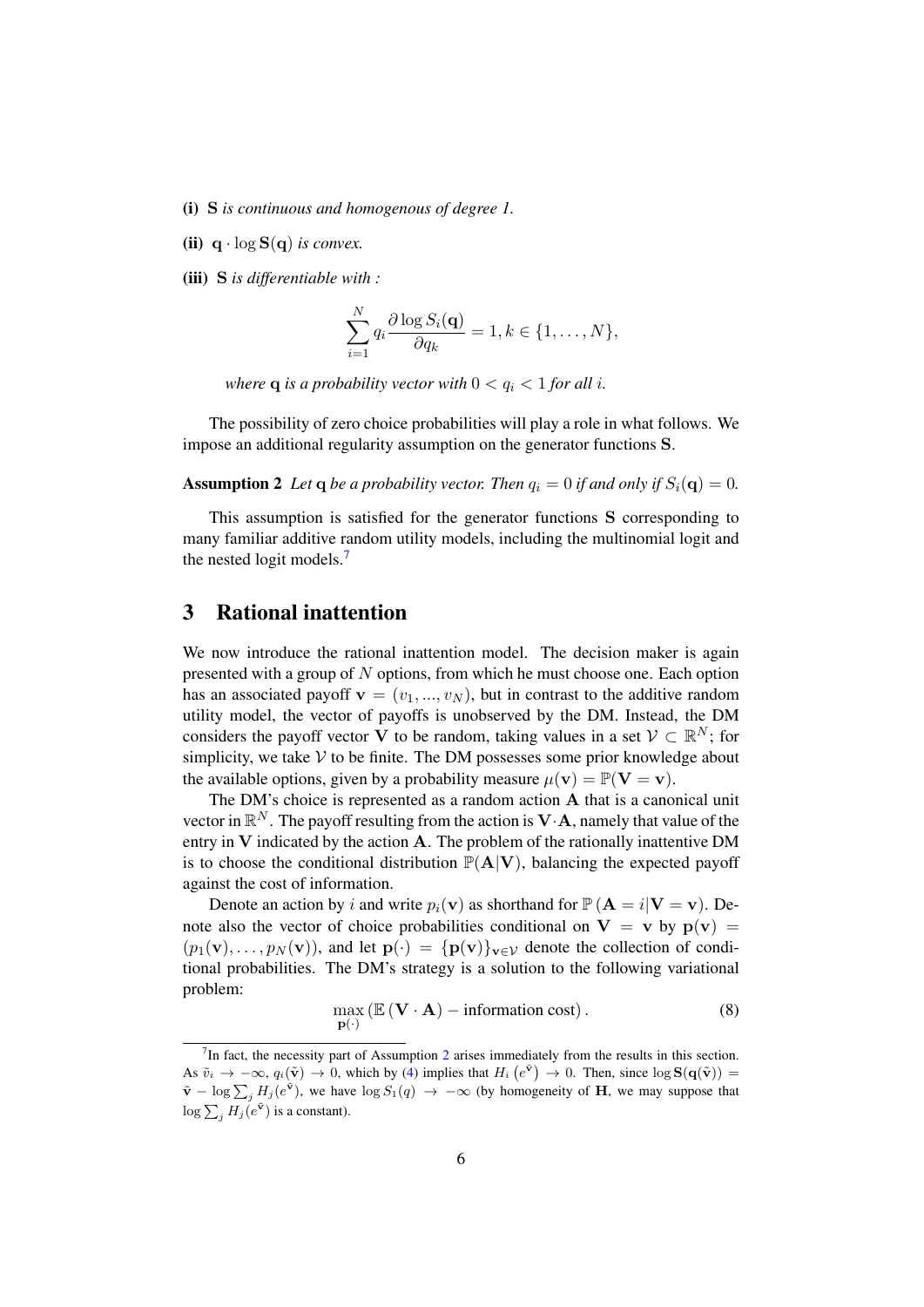The previous literature has used the Shannon entropy to specify the information cost, which connects the rational inattention model to the multinomial logit model. We review these results in the next Section 3.1. Then in Section 3.2 we introduce generalized entropy to the problem. This connects the rational inattention model to general additive random utility models.

#### 3.1 Shannon entropy and multinomial logit

The key element in the program above is the cost of information. Much of the previous literature has utilized the mutual (Shannon) information between payoffs V and the actions A to measure the information costs. Denote the Shannon entropy by  $\Omega(q) = -q \cdot \log q$ . Denote also the unconditional choice probabilities by  $p_i^0 = \mathbb{E} p_i(\mathbf{V})$  and  $\mathbf{p}^0 = (p_1^0, \dots, p_N^0)$ . Then the mutual (Shannon) information between  $V$  and  $A$  may be written as

$$
\kappa(\mathbf{p}(\cdot), \mu) = \Omega(\mathbb{E}(\mathbf{p}(\mathbf{V}))) - \mathbb{E}(\Omega(\mathbf{p}(\mathbf{V})))
$$
(9)  

$$
= -\sum_{i=1}^{N} p_i^0 \log p_i^0 + \sum_{\mathbf{v} \in \mathcal{V}} \left( \sum_{i=1}^{N} p_i(\mathbf{v}) \log p_i(\mathbf{v}) \right) \mu(\mathbf{v}).
$$
(10)

Accordingly, we can specify the information cost as  $\lambda \kappa(\mathbf{p}, \mu)$  where  $\lambda > 0$ is the unit cost of information. As the distribution of payoffs is unspecified, we may take  $\lambda = 1$  at no loss of generality. The choice strategy of the rationally inattentive DM is the distribution of the action  $A$  conditional on the payoff  $V$  that maximizes the expected payoff less the cost of information, which is the solution to the optimization problem

$$
\max_{\mathbf{p}(\cdot)} \left\{ \sum_{\mathbf{v} \in \mathcal{V}} \left( \sum_{i=1}^N v_i p_i(\mathbf{v}) \right) \mu(\mathbf{v}) - \kappa(\mathbf{p}(\cdot), \mu) \right\}
$$
(11)

subject to

$$
p_i(\mathbf{v}) \ge 0 \text{ for all } i, \quad \sum_{i=1}^N p_i(\mathbf{v}) = 1.
$$
 (12)

Solving this, the DM finds conditional choice probabilities

$$
p_i(\mathbf{v}) = \frac{p_i^0 e^{v_i}}{\sum_{j=1}^N p_j^0 e^{v_j}} \quad \text{for } i = 1, ..., N,
$$
 (13)

that satisfy  $p_i^0 = \mathbb{E} p_i(\mathbf{V})$ . It is an important feature of the rational inattention model that some  $p_i^0$  may be zero, in which case the corresponding  $p_i(\mathbf{v})$  are also zero. Then the rational inattention model implies the formation of a *consideration set*, comprising those options that have strictly positive probability of being chosen (cf. Caplin, Dean, and Leahy (2016)).

Under the convention that  $\log 0 = -\infty$  and  $\exp(-\infty) = 0$ , we may rewrite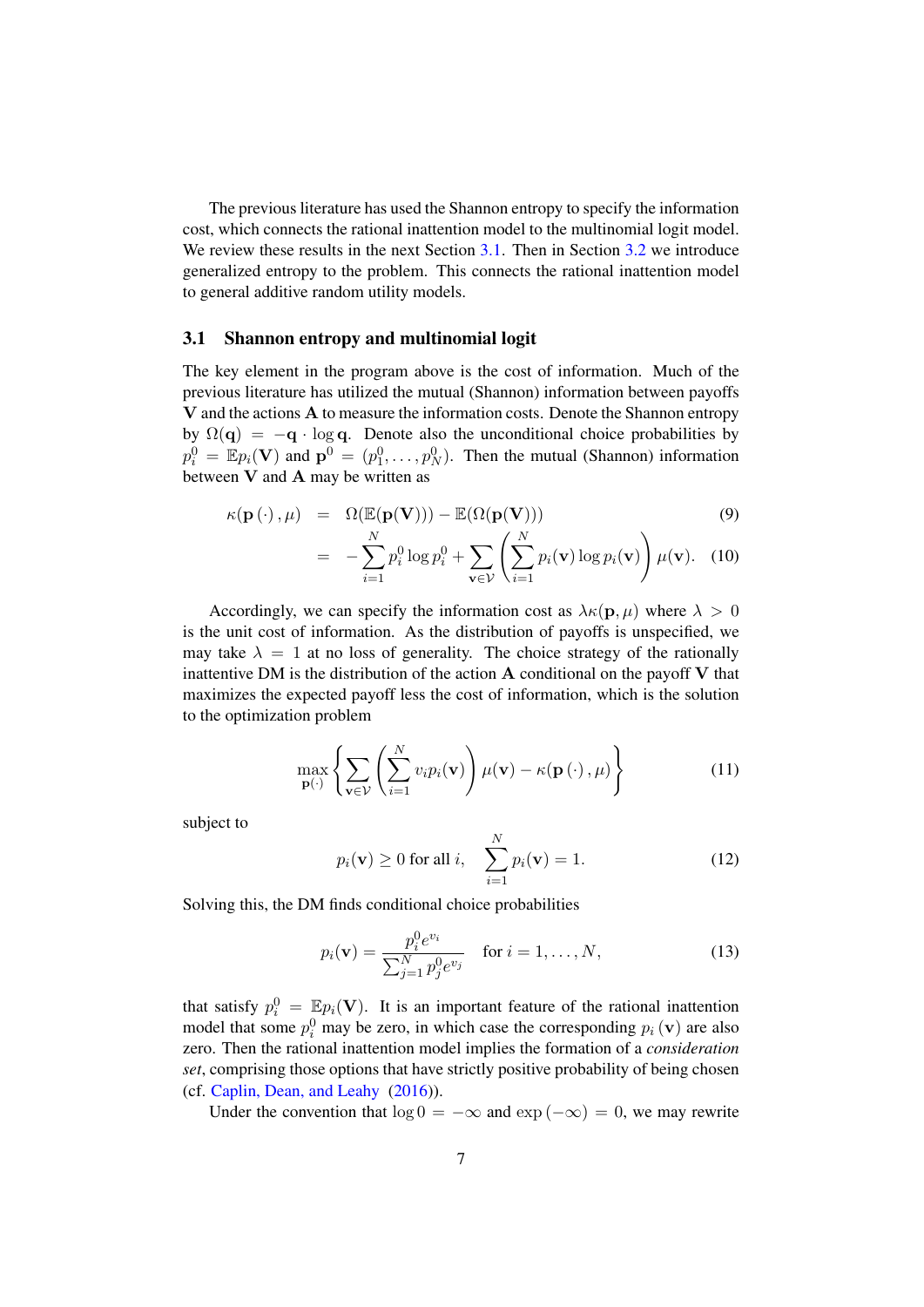$(13)$  as

$$
p_i(\mathbf{v}) = \frac{e^{v_i + \log p_i^0}}{\sum_{j=1}^N e^{v_j + \log p_j^0}} = \frac{e^{\tilde{v}_i}}{\sum_{j=1}^N e^{\tilde{v}_j}},
$$

where  $\tilde{v}_i = v_i + \log p_i^0$ . This may be recognized as a multinomial logit model in which the payoff vector  $\tilde{\mathbf{v}}$  is v shifted by log  $\mathbf{p}^0$ . For options that are not in the consideration set, the shifted payoff is  $\tilde{v}_i = -\infty$ . From the perspective of the multinomial logit model these options have zero probability of maximizing the random utility (1) and they have effectively been eliminated from the model.

#### 3.2 The Generalized Entropy Rational Inattention (GERI) model

In this paper we generalize the preceding equivalence result between rational inattention and multinomial logit. To achieve that, we replace the Shannon entropy by the generalized entropy introduced in Section 2 above. Since each generalized entropy implies a corresponding discrete choice model (Proposition 2), it turns out that each RI model with an information cost derived from a generalized entropy will generate choice probabilities consistent with a corresponding discrete choice model (Proposition 4 below); this implies that *any* additive random utility discrete choice model can be microfounded by a corresponding rational inattention model, thus generalizing substantially the results in the previous section.

We begin by generalizing the rational inattention framework described above, using generalized entropy in place of the Shannon entropy. Specifically, we let S be the entropy generator corresponding to some additive random utility model satisfying Assumptions 1 and 2, and define  $\Omega$ s (p) = -p · log S (p) as the corresponding generalized entropy. We define accordingly a general information cost by

$$
\kappa_{\mathbf{S}}\left(\mathbf{p}\left(\cdot\right),\boldsymbol{\mu}\right) = \Omega_{\mathbf{S}}\left(\mathbb{E}\mathbf{p}(\mathbf{V})\right) - \mathbb{E}\Omega_{\mathbf{S}}\left(\mathbf{p}(\mathbf{V})\right) \tag{14}
$$
\n
$$
= -\mathbf{p}^{0} \cdot \log \mathbf{S}\left(\mathbf{p}^{0}\right) + \sum_{\mathbf{v}\in\mathcal{V}}\left[\mathbf{p}\left(\mathbf{v}\right) \cdot \log \mathbf{S}\left(\mathbf{p}\left(\mathbf{v}\right)\right)\right]\boldsymbol{\mu}\left(\mathbf{v}\right).
$$

A *Generalized Entropy Rational Inattention* (GERI) model describes a DM who chooses the collection of conditional probabilities  $\mathbf{p}(\cdot) = {\mathbf{p}(\mathbf{v})}_{\mathbf{v} \in \mathcal{V}}$  to maximize his expected payoff less the general information cost

$$
\max_{\mathbf{p}(\cdot)} \sum_{\mathbf{v}\in\mathcal{V}} \left( \sum_{i=1}^N v_i p_i(\mathbf{v}) \right) \mu(\mathbf{v}) - \kappa_{\mathbf{S}}(\mathbf{p}(\cdot), \mu). \tag{15}
$$

The following proposition characterizes the optimal solution to the GERI model.

Proposition 3 *The solution to the GERI model:*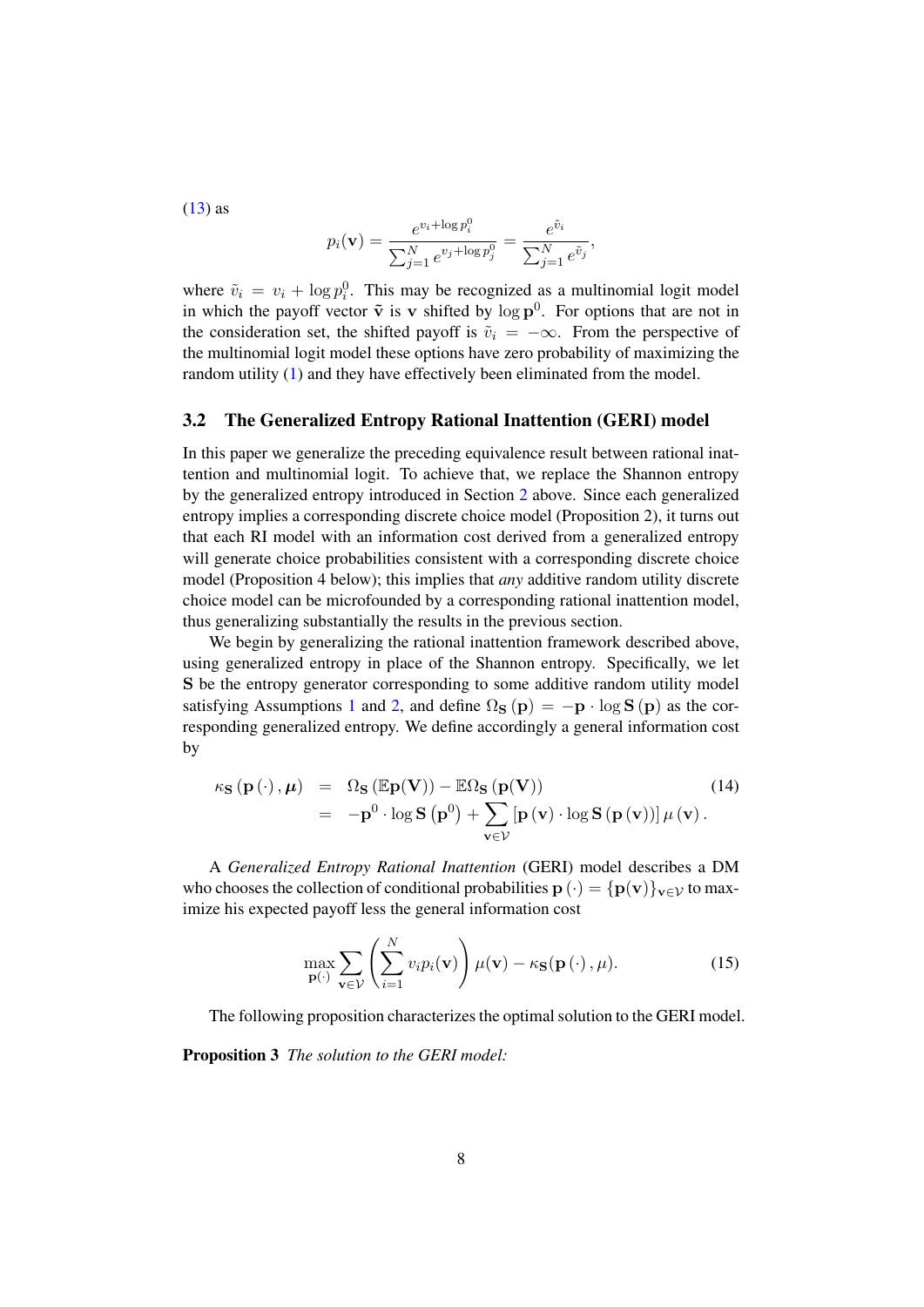(i) *The unconditional probabilities satisfy the fixed point equation*

$$
\mathbf{p}^{0} = \mathbb{E}\left(\frac{\mathbf{H}\left(e^{\mathbf{V}+\log \mathbf{S}\left(\mathbf{p}^{0}\right)}\right)}{\sum_{j=1}^{N} H_{j}\left(e^{\mathbf{V}+\log \mathbf{S}\left(\mathbf{p}^{0}\right)}\right)}\right).
$$
(16)

(ii) The conditional probabilities are given in terms of the unconditional probabil*ities by*

$$
p_i\left(\mathbf{v}\right) = \frac{H_i\left(e^{\mathbf{v} + \log \mathbf{S}\left(\mathbf{p}^0\right)}\right)}{\sum_{j=1}^N H_j\left(e^{\mathbf{v} + \log \mathbf{S}\left(\mathbf{p}^0\right)}\right)}.\tag{17}
$$

(iii) *The optimized value of (15) is*

$$
\mathbb{E}\log\sum_{j=1}^N H_j\left(e^{\mathbf{V}+\log\mathbf{S}(\mathbf{p}^0)}\right)=\mathbb{E}W\left(\mathbf{V}+\log\mathbf{S}\left(\mathbf{p}^0\right)\right).
$$

Part (i) of the proposition shows that the solution of the GERI model involves a fixed point problem; in what follows, we assume that a solution exists. Part (iii) illustrates the close connection between convex analysis and the GERI problem. To see this, note that the GERI information cost function may be written as

$$
\kappa_{\mathbf{S}}(\mathbf{p}(\cdot),\mu) = -W^*(\mathbf{p}^0) + \mathbb{E}W^*(\mathbf{p}(\mathbf{V})).
$$
\n(18)

Hence, given  $p^0$ , the conditional choice probabilities  $p(v)$  can be generated, for each  $\mathbf{v} \in \mathcal{V}$ , by the problem

$$
\max_{\mathbf{p}(\mathbf{v}) \in \Delta} \left\{ \mathbf{p}(\mathbf{v}) \cdot (\mathbf{v} + \log \mathbf{S}(\mathbf{p}^0)) - W^*(\mathbf{p}(\mathbf{v})) \right\},\tag{19}
$$

the optimized value of which, by Proposition  $1(iii)$ , is

$$
W(\mathbf{v} + \log \mathbf{S}(\mathbf{p}^0)), \quad \text{for each } \mathbf{v} \in \mathcal{V}
$$
 (20)

corresponding to Proposition 3(iii).

It is worth remarking that some of the optimal unconditional choice probabilities may be zero. For these options, the corresponding conditional choice probabilities will also be zero for all  $v$ .<sup>8</sup> The rational inattention model then also describes the formation of consideration sets, i.e. the set of options that are chosen with positive probability.<sup>9</sup>

<sup>&</sup>lt;sup>8</sup>To see this, consider the solution to the GERI problem given in Eq. (17) and define  $\tilde{\mathbf{v}} = \mathbf{v} + \mathbf{v}$  $\log S(\mathbf{p}^0)$ . Let  $p_i^0 = 0$ . Then by assumption 2 it follows that  $\log S_i(\mathbf{p}^0) = -\infty$ , or equivalently,  $\tilde{v}_i \longrightarrow -\infty$  and hence  $p_i(\mathbf{v}) = 0$  for all  $\mathbf{v} \in \mathcal{V}$ .

<sup>&</sup>lt;sup>9</sup>Because of the possibility of zero choice probabilities for some options, GERI models can also generate failures of the "regularity" property (adding an option to a choice set cannot increase the choice probability for any of the original choices). See section B in the Appendix for an example.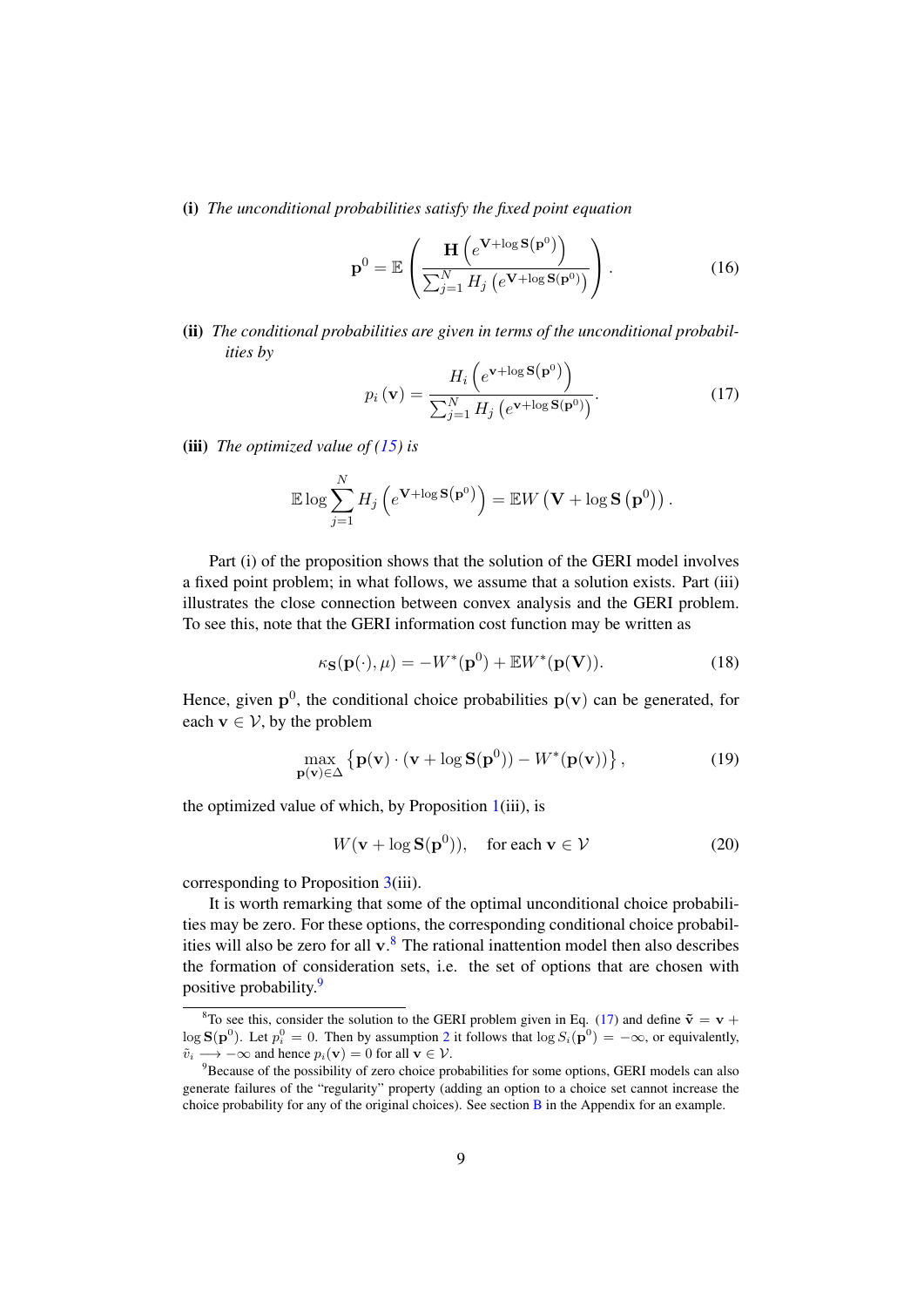While Proposition 3 does not characterize explicitly the optimal consideration set emerging from a GERI model, the following corollary describes one important feature that it has, namely that it excludes options that offer the lowest utility in all states of the world.

**Corollary 4** For some option a, and for all  $\mathbf{v} \in \mathcal{V}$ , let  $v_a \leq v_i$  for all  $i \neq a$ , and assume that the inequality is strict with positive probability. Then  $p_a^0 = 0$  (that is, *option* a *is not in the optimal consideration set).*

For the special case of Shannon entropy (when S is the identity function), the result can be strengthened even further. Corollary 7 in the Appendix shows that in that case, an option that is dominated by another option in all states of the world will not be in the optimal consideration set.

#### 3.3 Equivalence between discrete choice and rational inattention

We now establish the central result of this paper, namely the equivalence between additive random utility discrete choice models and rational inattention models. In particular, we show that the choice probabilities generated by a GERI model lead to the same choice probabilities as a corresponding additive random utility model and vice versa.

Combining the choice probabilities  $p_i(\mathbf{v})$  in (17) from the GERI model and the choice probabilities  $q_i(\tilde{\mathbf{v}})$  in (4) from the additive random utility model, we find that if payoffs are related by

$$
\tilde{v}_i = v_i + \log S_i(\mathbf{p}^0) \quad \text{for } i = 1, \dots, N,
$$
\n(21)

then the two models yield the same choice probabilities

$$
p_i(\mathbf{v}) = \frac{H_i(e^{\mathbf{v} + \log \mathbf{S}(\mathbf{p^0})})}{\sum_{j=1}^N H_j(e^{\mathbf{v} + \log \mathbf{S}(\mathbf{p^0})})} = \frac{H_i(e^{\tilde{\mathbf{v}}})}{\sum_{j=1}^N H_j(e^{\tilde{\mathbf{v}}})} = q_i(\tilde{\mathbf{v}}).
$$

Given a GERI model with payoffs  $\mathbf{v} \in \mathcal{V}$  and unconditional choice probabilities  $p^0$ , we may then use (21) to construct deterministic utility components  $\tilde{v}$  for the additive random utility model. If the GERI model has some zero unconditional choice probabilities  $p_i^0$ , then Assumption 2 ensures that  $p_i(\mathbf{v}) = 0$  if and only if  $q_i(\tilde{\mathbf{v}}) = 0$ . The additive random utility model that corresponds to the GERI model is then an extended additive random utility model in which some deterministic utility components are minus infinity.

Conversely, given an additive random utility model with flexible generator S and a prior distribution  $\tilde{\mu}$  of the deterministic utility components  $\tilde{\mathbf{v}} \in \mathcal{V}$ , define  $\mathbf{p}^0 = \mathbb{E} \mathbf{q}(\tilde{\mathbf{v}})$  and note that all  $p_i^0 > 0$ . Then define v using (21) and define similarly  $\mu$  and  $\mathcal V$  using the same location shift  $\log S(p^0)$ . By the same argument as before, the GERI model with payoffs  $v \in V$ , prior  $\mu$  and flexible generator S for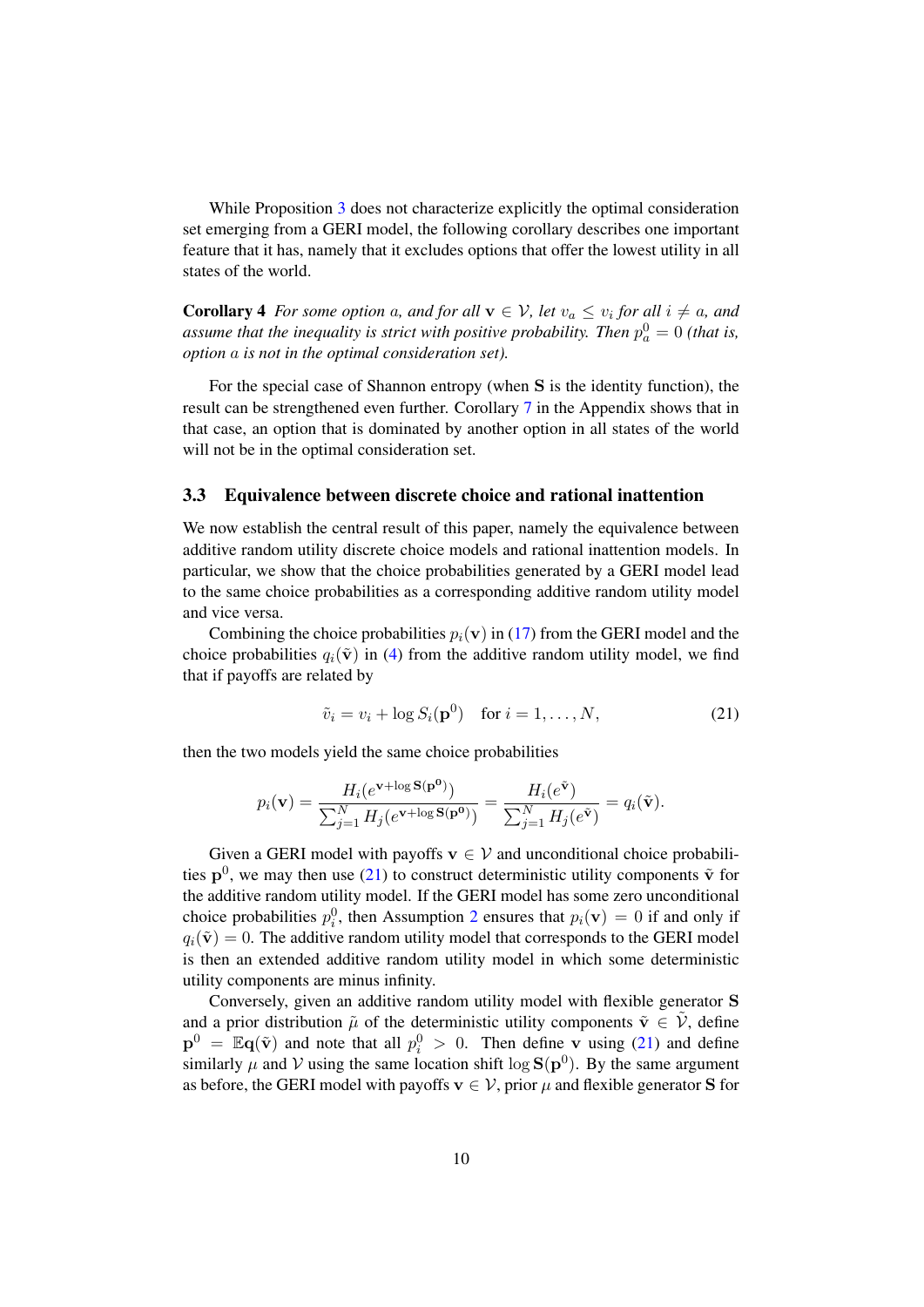the generalized entropy has the same choice probabilities as the additive random utility model.

Hence, we have shown the following proposition.

Proposition 5 *For every additive random utility discrete choice model and every prior distribution on* V, there is an equivalent GERI model with a prior distribution *on*  $V$ *, where*  $V$  *is equal to*  $\tilde{V}$  *up to a location shift.* 

*Conversely, every GERI model is equivalent to an additive random utility discrete choice model in which the utility components for options chosen with zero probability are set to minus infinity.*

In Section 4, we will apply this proposition to study a GERI model in which the choice probabilities are equivalent to those from a nested logit discrete choice model.

#### 3.4 Additional properties of generalized entropy cost functions

We have shown that the generalized rational inattention model is always equivalent to an additive random utility model and conversely that the generalized rational inattention model may provide a boundedly rational foundation for any additive random utility model. The key to this result is the generalization of the information cost function  $\kappa_{\mathbf{S}}(\mathbf{p}(\cdot), \mu)$  using generalized entropy as defined in Eq. (14). It is then natural to ask whether  $\kappa_{\mathbf{S}}(\mathbf{p}(\cdot), \mu)$  has the properties that one would desire for an information cost. In this section we show that  $\kappa_{\mathbf{S}}(\mathbf{p}(\cdot), \mu)$  does indeed possess two reasonable and desirable properties of cost functions that have been discussed in the existing literature (cf. de Oliveira, Denti, Mihm, Ozbek (2015), Hebert and ´ Woodford (2016)), thus providing normative support for the GERI framework.

First, when  $A$  and  $V$  are independent, then the action  $A$  carries no information about the payoff V. In that case the information cost should be zero, i.e.

#### *Independence. If* **A** *and* **V** *are independent, then*  $\kappa_{\mathbf{S}}(\mathbf{p}(\cdot), \mu) = 0$ *.*

Second, the mutual Shannon information  $\kappa(\mathbf{p}(\cdot), \mu)$  is a convex function of p. This is useful as it ensures a unique solution to the problem of the rationally inattentive DM. We show that the information cost  $\kappa_{\mathbf{S}}(\mathbf{p}(\cdot), \mu)$  has a slightly weaker property, namely that it is convex on sets where  $\mathbb{E} \mathbf{p}(\mathbf{V})$  is constant.

*Convexity. For a given*  $\mu$ *, the information cost function*  $\kappa_{\mathbf{S}}(\mathbf{p}(\cdot), \mu)$  *is convex on any set of choice probabilities vectors satisfying*  $\{ \mathbf{p} : \mathcal{V} \mapsto \Delta \mid \mathbb{E} \mathbf{p}(\mathbf{V}) = \hat{\mathbf{p}} \}.$ 

The mutual Shannon information  $\kappa(\mathbf{p}(\cdot), \mu)$  satisfies these two properties. The next proposition establishes that the information cost defined in (14) using the generalized entropy functions also satisfies these properties.

Proposition 6 *The information cost defined in Eq. (14) satisfies the independence and convexity conditions.*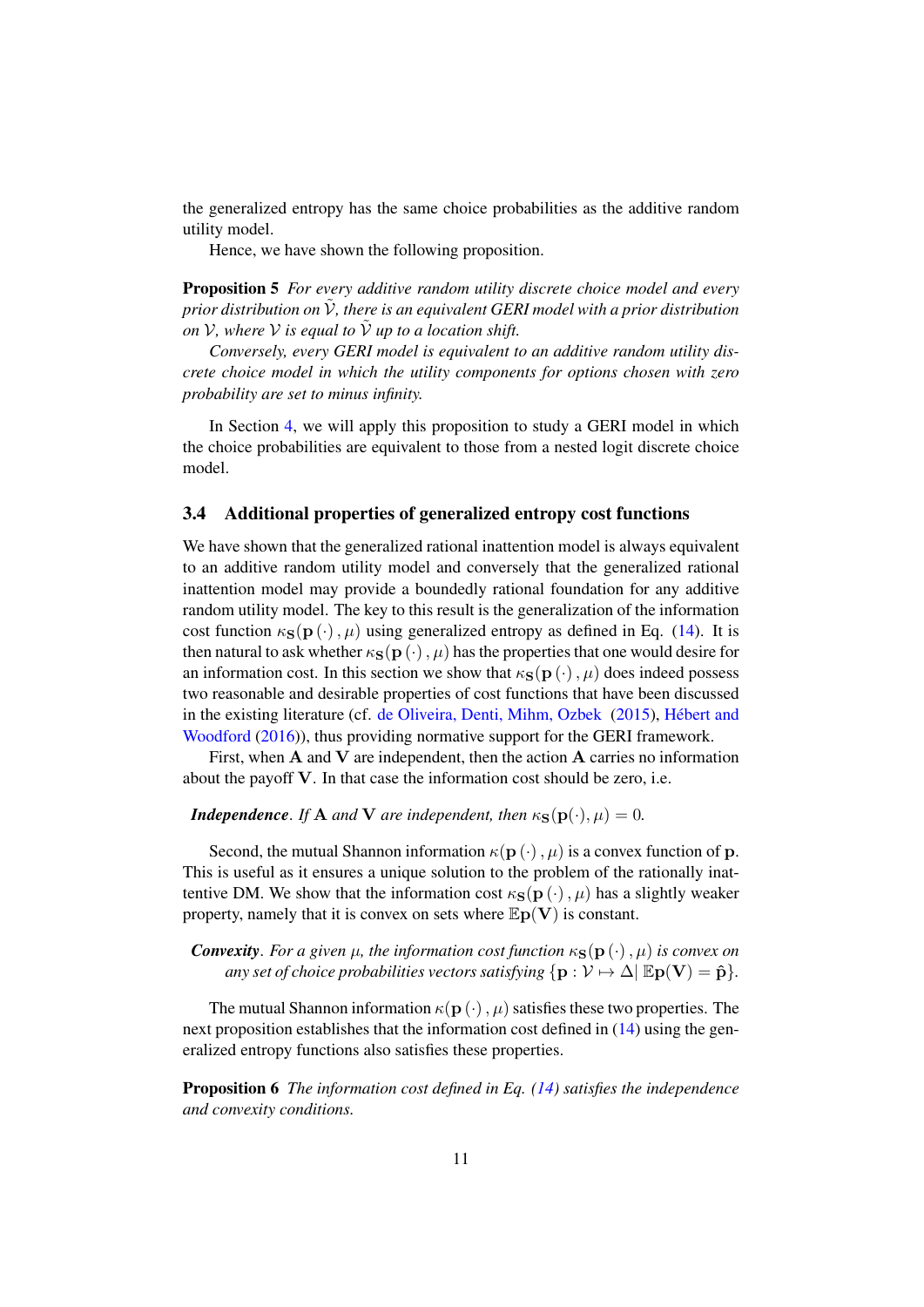## 4 Example: The nested logit GERI model

From an applied point of view, an important implication of Proposition 5 is that it allows us to formulate rational inattention models that have complex substitution patterns, beyond the multinomial logit case. In this example, we consider a GERI model with an information cost function derived from a nested logit discrete choice model. The nested logit choice probabilities are consistent with a discrete choice model in which the utility shocks  $\epsilon$  are jointly distributed in the class of generalized extreme value distributions. Among applied researchers, the nested logit model is often preferred over the multinomial logit model because it allows some products to be closer substitutes than others, thus avoiding the "red bus/blue bus" criticism. $10$ 

We partition the set of options  $i \in \{1, \ldots, N\}$  into mutually exclusive nests, and let  $g_i$  denote the nest containing option i. Let  $\zeta_{g_i} \in (0,1]$  be nest-specific parameters. For a valuation vector  $\tilde{v}$ , the nested logit choice probabilities are given by:

$$
q_i(\tilde{\mathbf{v}}) = \frac{e^{\tilde{v}_i/\zeta_{g_i}}}{\sum_{j \in g_i} e^{\tilde{v}_j/\zeta_{g_i}}} \cdot \frac{e^{\zeta_{g_i} \log\left(\sum_{j \in g_i} e^{\tilde{v}_j/\zeta_{g_i}}\right)}}{\sum_{\text{all nests } g} e^{\zeta_g \log\left(\sum_{j \in g} e^{\tilde{v}_j/\zeta_{g}}\right)}}.
$$
(22)

The S function corresponding to a nested logit model is

$$
S_i(\mathbf{q}) = q_i^{\zeta_{g_i}} \left( \sum_{j \in g_i} q_j \right)^{1 - \zeta_{g_i}} \tag{23}
$$

Using this, and applying Proposition 5, the nested logit choice probabilities (22) are also equivalent to those from a GERI model with valuations

$$
v_i = \tilde{v}_i - \zeta_{g_i} \log p_i^0 - (1 - \zeta_{g_i}) \log \left( \sum_{j \in g_i} p_j^0 \right), \quad i \in \{1, ..., n\}.
$$
 (24)

The S function for the nested logit model in Eq.  $(23)$  has several interesting features, relative to the Shannon entropy. First, Eq. (23) allows us to write the generalized entropy  $\Omega$ <sub>S</sub>(p) as

$$
\Omega_{\mathbf{S}}(\mathbf{p}) = -\sum_{i=1}^{N} \zeta_{g_i} p_i \log p_i - \sum_{i=1}^{N} (1 - \zeta_{g_i}) p_i \log \left( \sum_{j \in g_i} p_j \right). \tag{25}
$$

The first term in Eq  $(25)$  captures the Shannon entropy within nests, whereas the second term captures the information between nests. According to this, we may interpret Eq. (25) as an "augmented" version of Shannon entropy.

Second, when the nesting parameter  $\zeta_{g_i} = 1$ , then S is the identity function

<sup>&</sup>lt;sup>10</sup>See, for instance, Maddala (1983, Chap. 2), and Anderson, de Palma, Thisse (1992).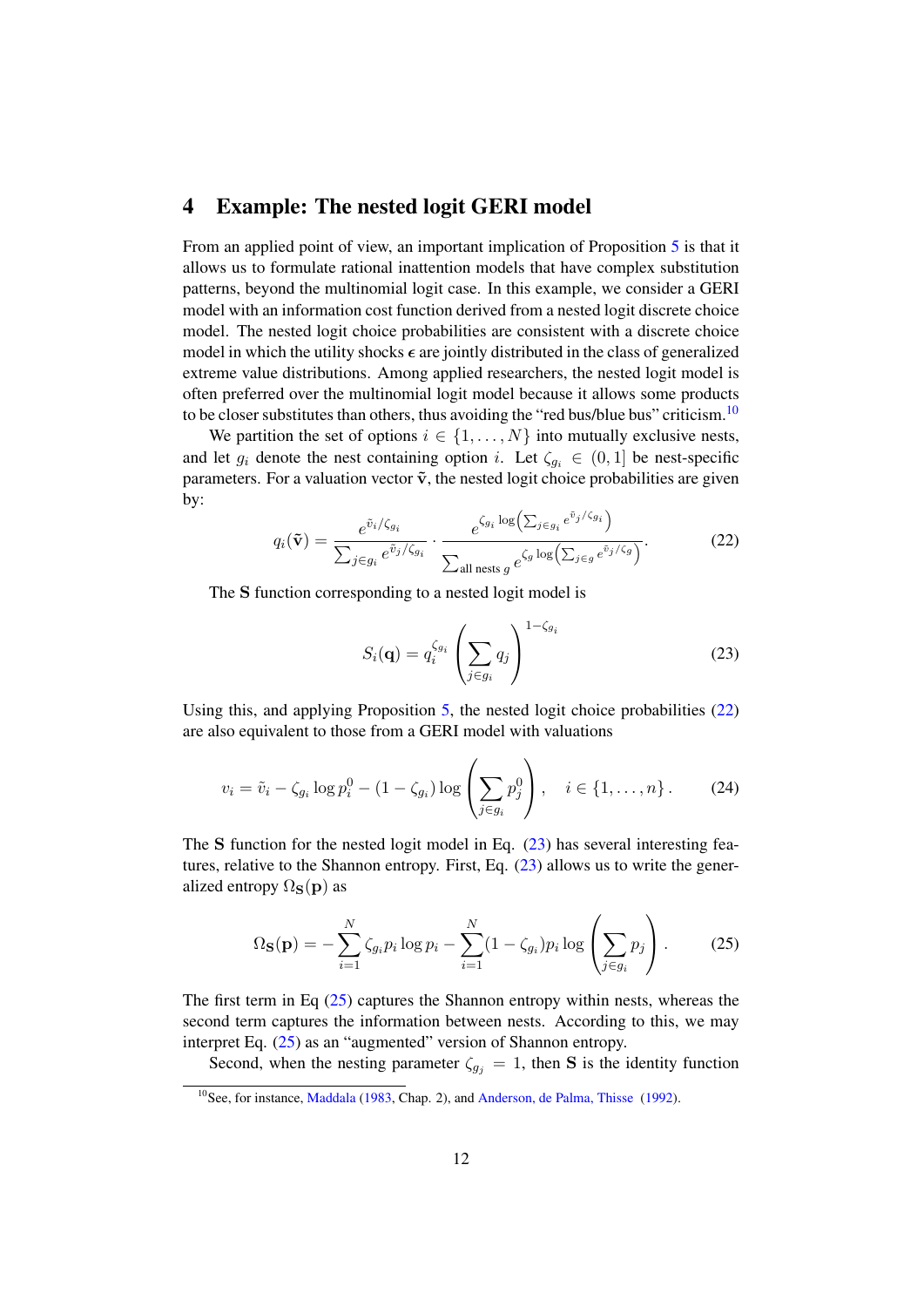$(S_j(\mathbf{p}) = p_j \text{ for all } j)$ , corresponding to the Shannon entropy. When  $\zeta_{g_i} < 1$ , then  $S_i(\mathbf{p}) \geq p_i$ ; here,  $S(\mathbf{p})$  behaves as a probability weighting function which tends to overweight options j belonging to larger nests. At the extreme  $\zeta_{q_i} \to 0$ , all options within the same nest effectively collapse into one aggregate option and become perfect substitutes.

From the discrete choice perspective, nested logit choice probabilities allow for correlation in the utility shocks  $(\epsilon's)$  corresponding to the different choice options. Analogously, in an information cost function constructed from the nested logit S function in Eq. (23), there will be a common cost component across all options belonging to the same nest, corresponding to the term  $(\sum_{j\in g_j} p_j)^{1-\zeta_{g_j}}$  which is common to all  $S_i(\mathbf{p})$  for  $j \in g_j$ . From an information processing perspective, this suggests that there are spillovers in gathering information for options in the same nest. Information spillovers across choices arise in many decision environments. For example, a supermarket shopper gains information about common features of the vegetables, such as the average freshness and quality, while looking at any of them. In animal foraging, animals who have information about presence of predators in one grazing site also use that information to update about predator presence at other nearby sites.

For the Shannon entropy, in contrast, these common terms do not exist, so that there are no spillovers across options in information processing. From a behavioral point of view, then, more correlated utility shocks makes each option's signal harder to distinguish – there is more redundant information – implying that multinomial logit choice probabilities, which would ignore this correlation, manifest a type of correlation neglect.

To illustrate this point, we compute a GERI model using the nested-logit cost function. (This requires solving the fixed point equation (16).) In this example, there are five options, in which the valuations  $\mathbf{v} = (v_1, v_2, \dots, v_5)'$  are drawn i.i.d. uniformly from the unit interval. We assume that options  $(1,2,3)$  are in one nest, and options (4,5) are in a second nest. With this specification, all five options are *a priori* identical, and have equal probability of being the option with the highest valuation. Hence, we might expect that any non-uniform choice probabilities should reflect underlying asymmetries in the information cost function.

In Table 1, we report the average choice probability for each option according for several specifications of the nested logit cost function. In the top panel, we set  $\zeta_1 = \zeta_2 = 1$ , corresponding to the multinomial logit model. In the bottom panel, we set  $\zeta_1 = \zeta_2 = 0.5$ .

As we expect, we see that the average choice probabilities are identically equal to 0.2 across all five options in the multinomial logit case. As we remarked before, this reflects the feature of the Shannon-based information cost function  $(S_i(\mathbf{p}) =$  $p_i$ ) in which information costs are separable across all five choices.<sup>11</sup> Unlike the multinomial logit case, we see that choice probabilities are higher for the options

 $11$ In the nested logit case, we obtained the unconditional distribution by iterating over the fixed point relation  $\mathbf{p}^0 = \mathbb{E} \mathbf{p}(\mathbf{V})$ , starting from the multinomial logit distribution.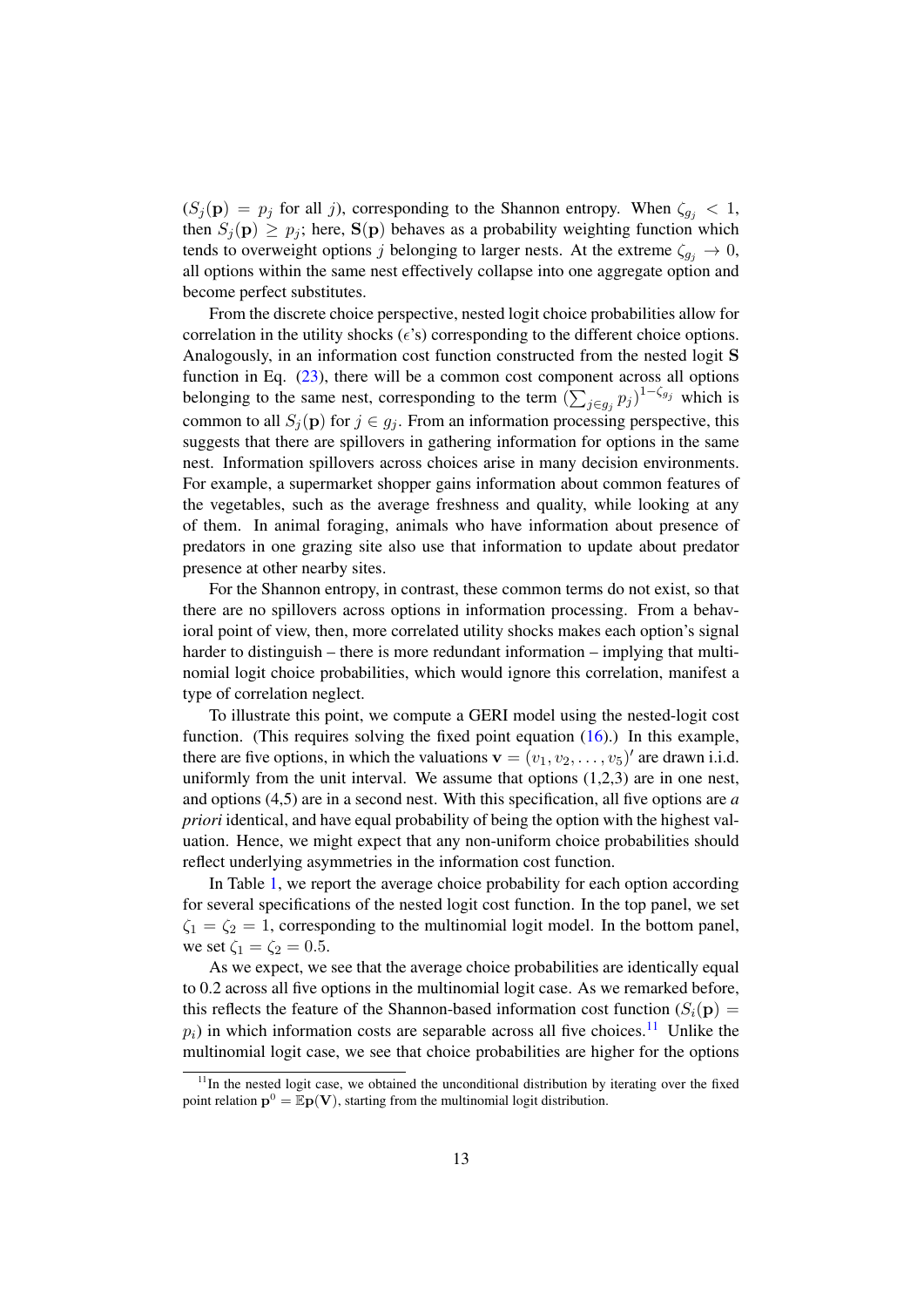| Choice probs:       | Option 1                                               |       | Option 2 Option 3 Option 4 |       | Option 5 |  |  |
|---------------------|--------------------------------------------------------|-------|----------------------------|-------|----------|--|--|
|                     | Multinomial logit: $\zeta_1 = 1$ , $\zeta_2 = 1$       |       |                            |       |          |  |  |
| Avg:                | 0.200                                                  | 0.200 | 0.200                      | 0.200 | 0.200    |  |  |
| Median:             | 0.194                                                  | 0.194 | 0.194                      | 0.194 | 0.194    |  |  |
| Std:                | 0.060                                                  | 0.060 | 0.060                      | 0.060 | 0.060    |  |  |
| Overall efficiency: | $Pr(Choosing the best option) = 0.283$                 |       |                            |       |          |  |  |
|                     |                                                        |       |                            |       |          |  |  |
|                     | <i>Nested logit:</i> $\zeta_1 = 0.5$ , $\zeta_2 = 0.5$ |       |                            |       |          |  |  |
| Avg:                | 0.221                                                  | 0.221 | 0.221                      | 0.169 | 0.169    |  |  |
| Median:             | 0.200                                                  | 0.200 | 0.200                      | 0.157 | 0.157    |  |  |
| Std:                | 0.116                                                  | 0.116 | 0.116                      | 0.081 | 0.081    |  |  |
| Overall efficiency: | $Pr(Choosing the best option) = 0.355$                 |       |                            |       |          |  |  |

Table 1: Choice Probabilities in GERI model: Nested Logit vs. Multinomial Logit

1,2 and 3, which constitute the larger nest, and smaller for options 4,5 which constitute the smaller nest. (However, within nest, the choice probabilities are identical.) The non-uniform choice probabilities for the nested logit model reflect the cost spillovers across options in the structure of the nested logit information cost function.

Moreover, the performance of the two models is surprisingly different. Under the multinomial logit specification, the overall efficiency – defined as the average probability of choosing the option with the highest valuation – is 28%. The overall efficiency for the nested logit, however, is higher, being over 35%.

This simple example demonstrates the substantive importance of allowing for information cost functions beyond the Shannon entropy, which leads to multinomial logit choice probabilities. Obviously, it makes a difference for a DM to be processing information using the nested logit cost function, as compared to the Shannon cost function, as the highest valuation option is chosen with higher probability on average using the nested logit cost function.

## 5 Summary

The central result in this paper is the observational equivalence between a random utility discrete choice model and a corresponding Generalized Entropy Rational Inattention (GERI) model. Thus the choice probabilities of any additive random utility discrete choice model can be viewed as emerging from rationally inattentive behavior, and vice-versa; we can go back and forth between the two paradigms.<sup>12</sup> Then, in order to apply an additive random utility discrete choice model, it is no

 $12$ In a similar vein, Webb (2016) demonstrates an equivalence between random utility models and bounded-accumulation or drift-diffusion models of choice and reaction times used in the neuroeconomics and psychology literature.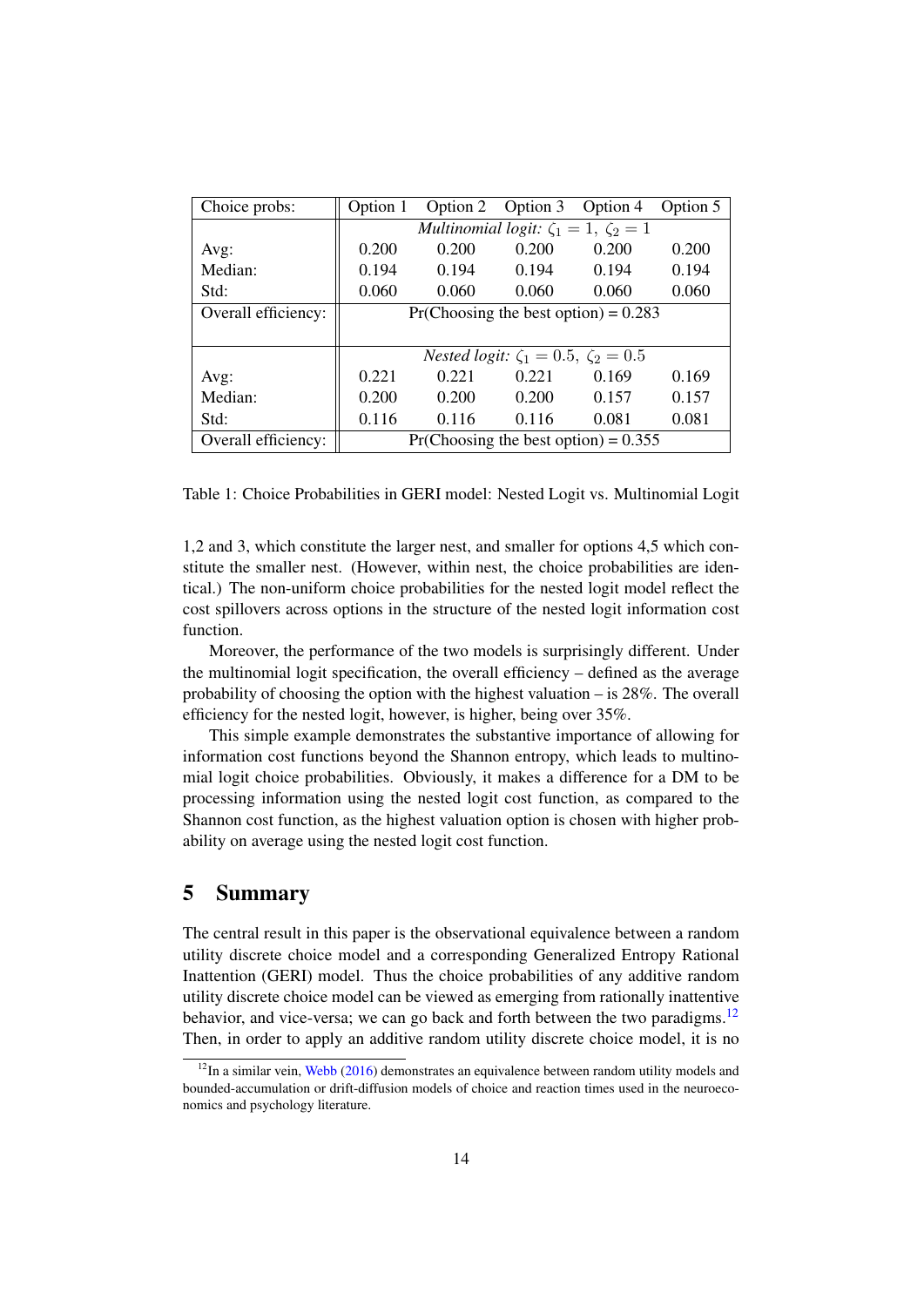longer necessary to assume that decision makers are completely aware of the valuations of all the available options. This is important, as it is clearly unrealistic to expect that decision makers to be aware of all options in a large set of options.

The underlying idea is that, by exploiting convex analytic properties of the discrete choice model, we show a "duality" between the discrete choice and GERI models in the sense of convex conjugacy. Precisely, the surplus function of a discrete choice model has a convex conjugate that is a generalized entropy. Succinctly, then, GERI models are rational inattention problems in which the information cost functions are built from the convex conjugate functions of some additive random utility discrete choice model.

A few remarks are in order. First, the equivalence result in this paper is at the individual level, hence it also holds for additive random utility models with random parameters, including the mixed logit or random coefficient logit models which have been popular in applied work.<sup>13</sup> Any mixed discrete choice model such as these is observationally equivalent to a mixed GERI model.

In addition, there is also a connection between the results here and papers in the decision theory literature. The GERI optimization problem (15) bears resemblance to the variational preferences that Maccheroni, Marinacci, and Rustichini (2006) propose to represent ambiguity averse preferences, as well as to the revealed perturbed utility paradigm proposed by Fudenberg, Iijima, and Strzalecki (2015) to model stochastic choice behavior. Gul, Natenzon, and Pesendorfer (2014) shows an equivalence between random utility and an "attribute rule" model of stochastic choice. The main point in this paper is to establish a duality between rational inattention models and random utility discrete choice models, which results in observational equivalence of their choice probabilities. A similar duality might arise between random utility discrete choice models and these other models from decision theory.

Finally, there are rational inattention models outside the GERI framework; that is, rational inattention models with information cost functions outside the class of generalized entropy functions introduced in this paper.<sup>14</sup> Obviously, choice probabilities from these non-GERI models would not be equivalent to those which can be generated from random utility discrete-choice models; it will be interesting to examine the empirical distinctions that non-GERI choice probabilities would have.

<sup>&</sup>lt;sup>13</sup>See, for instance, Berry, Levinsohn, and Pakes (1995), McFadden and Train (2000), Fox, Kim, Ryan, Bajari (2012).

<sup>&</sup>lt;sup>14</sup>As an example, the function  $g(\mathbf{p}) = -\sum_{i=1}^{N} \log(p_i)$  is not a generalized entropy function; thus a rational inattention model using this as an information cost function would lie outside the GERI framework.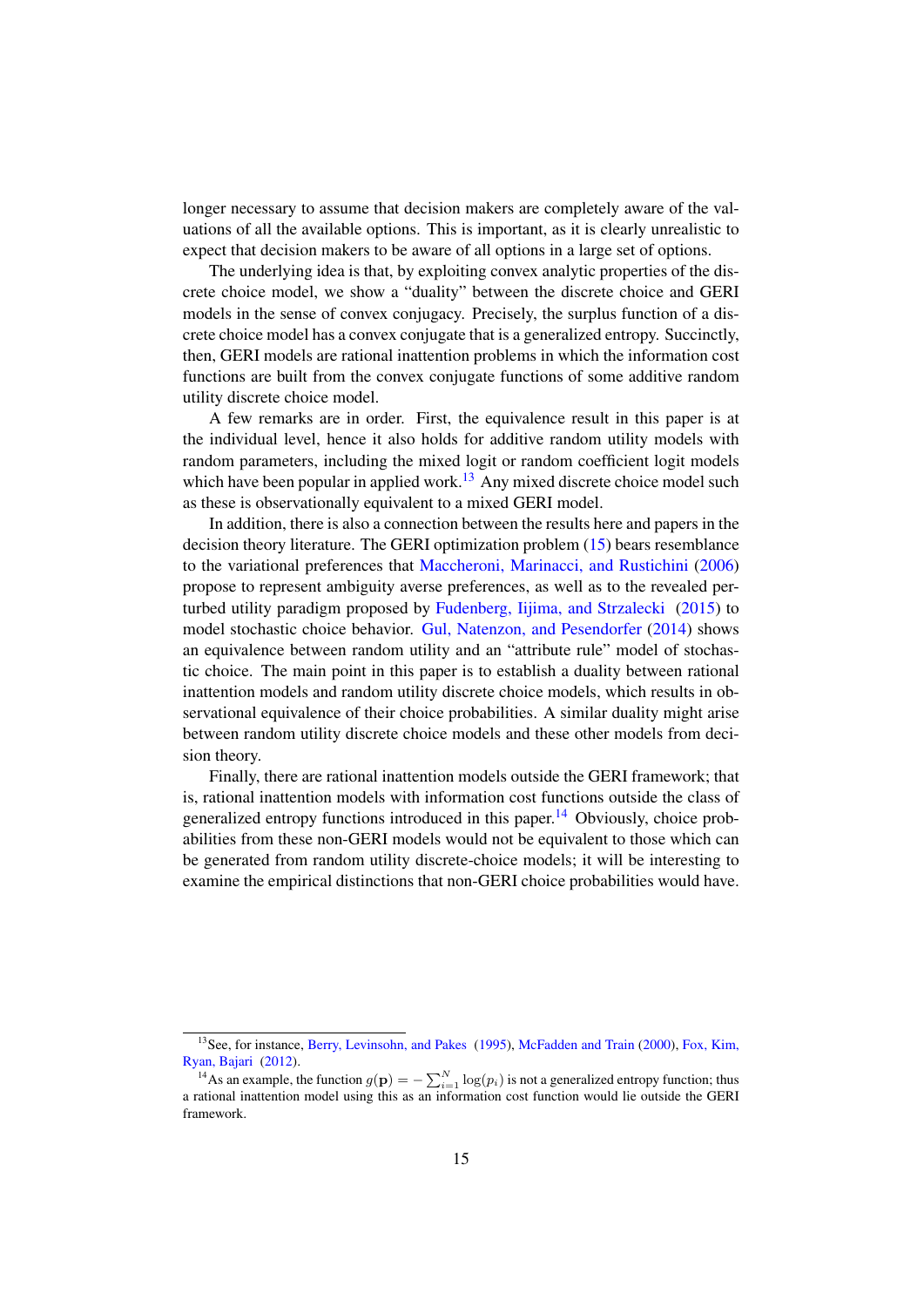### References

- S. Anderson, A. de Palma, and J. Thisse (1992). *Discrete Choice Theory of Product Differentiation*. MIT Press, 1992.
- S. Berry, J. Levinsohn, and A. Pakes (1995). Automobile Prices in Market Equilibrium. *Econometrica*, 63 (4), pp. 841-890.
- A. Caplin, M. Dean, and J. Leahy (2016). Rational Inattention, Optimal consideration sets and stochastic choice. Working paper.
- A. Caplin, J. Leahy, and F. Matejka (2016). Rational Inattention and Inference from market Share Data. Working paper.
- K. Chiong, A. Galichon, and M. Shum (2016). Duality in Dynamic Discrete Choice Models. *Quantitative Economics*, 7 (1), pp. 83-115.
- H. de Oliveira, T. Denti, M. Mihm, K. Ozbek (2015). Rationally Inattentive Preferences and Hidden Information Costs. Working paper.
- J. Fox, K. Kim, S. Ryan, and P. Bajari (2012). The random coefficients logit model is identified. *Journal of Econometrics*, 166 (2), pp. 204-212.
- D. Fudenberg, R. Iijima, and T. Strzalecki (2015). Stochastic Choice and Revealed Perturbed Utility. *Econometrica*, 83 (6), pp. 2371-2409.
- F. Gul, P. Natenzon, and W. Pesendorfer (2014). Random Choice as Behavioral Optimization. *Econometrica*, 82(5): pp. 1873-1912.
- B. Hebert and M. Woodford (2016). Rational Inattention with Sequential Information Sam- ´ pling. Working paper.
- R. D. Luce (1959). *Individual Choice Behavior*. John Wiley, 1959.
- F. Maccheroni, M. Marinacci, and A. Rustichini (2006). Ambiguity Aversion, Robustness, and the Variational Representation of Preferences, *Econometrica*, 74(6): 1447–1498.
- G. Maddala (1983). *Limited-Dependent and Qualitative Variables in Econometrics*. Cambridge University Press, 1983.
- F. Matêjka and A. McKay (2015). Rational Inattention to Discrete Choices: A New Foundation for the Multinomial Logit Model, *American Economic Review*, 105(1): 272–98.
- D. McFadden (1978). Modelling the choice of residential location. In *Spatial Interaction Theory and Residential Location* (A. Karlquist et. al., eds.), North-Holland, Amsterdam.
- D. McFadden (1981). Econometric Models of Probabilistic Choice. In: C.Manski and D. McFadden (Eds), Structural Analysis of Discrete Data with Economic Applications, Cambridge, MA: MIT Press, 198–272.
- D. McFadden and K. Train (2000). Mixed MNL Models for Discrete Response. *Journal of Applied Econometrics* 15: 447–470.
- T. Rockafellar (1970). *Convex Analysis*. Princeton University Press, 1970.
- M. Ruzhansky and M. Sugimoto (2015) On global inversion of homogeneous maps. *Bulletin of Mathematical Sciences* 5: 13-18.
- C.E. Shannon (1948). A Mathematical Theory of Communication. *Bell System Technical Journal* 27(3): 379–423.
- C. Sims (2003). Implications of Rational inattention. *Journal of Monetary Economics*, 50(3), pp. 665-690.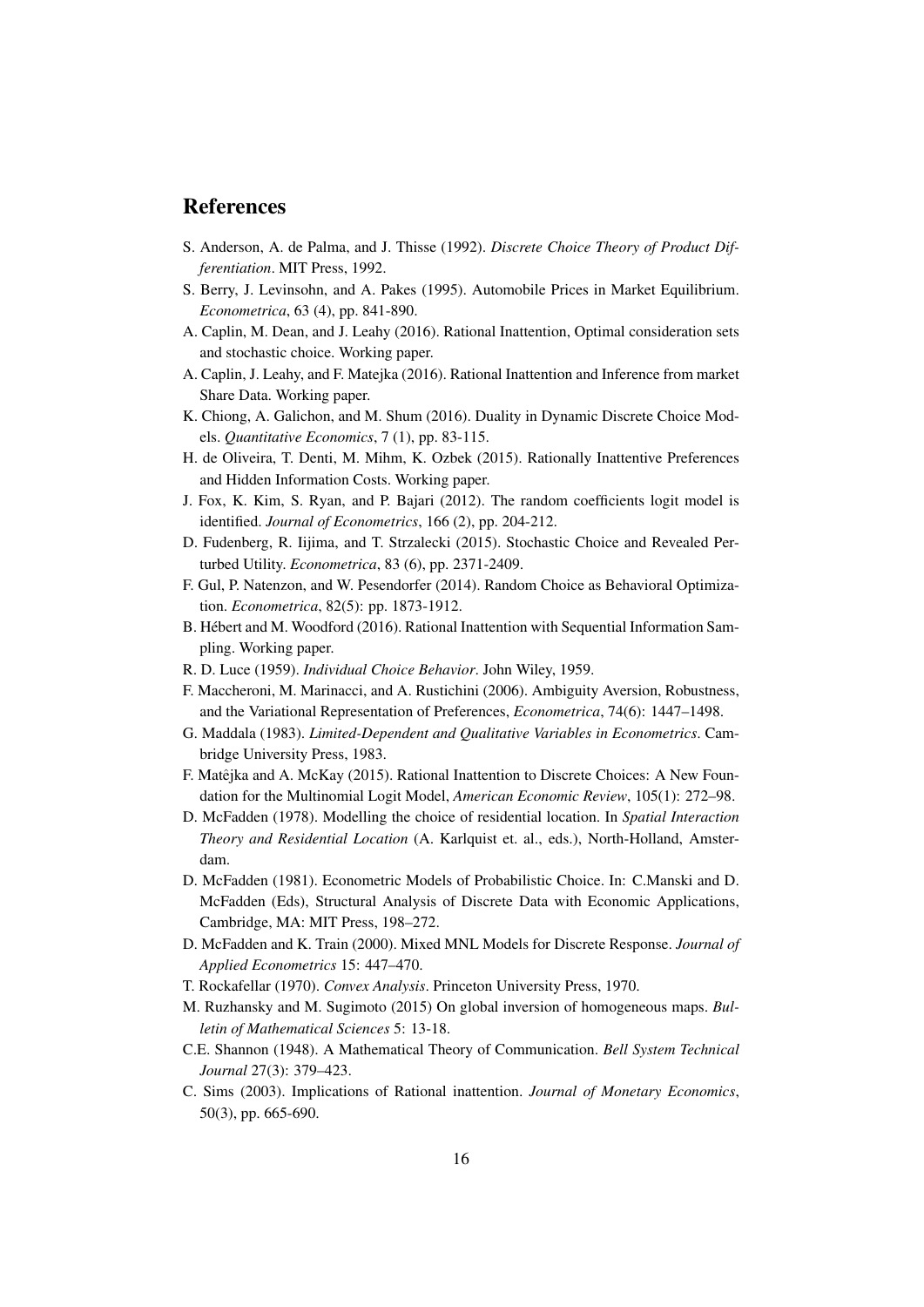- C. Sims (2010). Rational inattention and monetary economics. *Handbook of Monetary Economics*, Volume 3, pp. 155-181.
- L. Thurstone (1927). A law of comparative judgment. *Psychological review*, 34(4): 273- 278.
- R. Webb (2016). The Dynamics of Stochastic Choice. Working paper.

## A Proofs and additional results

Notation. Vectors are denoted simply as  $\mathbf{q} = (q_1, ..., q_N)$ . A univariate function applied to a vector is understood as coordinate-wise application of the function, e.g.,  $e^{\mathbf{q}} = (e^{q_1}, ..., e^{q_N})$ . Consequently, if a is a real number then  $a + \mathbf{q} =$  $(a + q_1, ..., a + q_J)$ . The gradient with respect to a vector  $\tilde{v}$  is  $\nabla_{\tilde{v}}$ ; e.g., for  $\tilde{\textbf{v}} \,=\, (v_1,...,v_N), \, \nabla_{\tilde{\textbf{v}}} W \left( \tilde{\textbf{v}} \right) \,=\, \Big( \frac{\partial W(\tilde{\textbf{v}})}{\partial \tilde{v}_1} \Big)$  $\frac{\partial W(\mathbf{\tilde{v}})}{\partial \tilde{v}_1},...,\frac{\partial W(\mathbf{\tilde{v}})}{\partial \tilde{v}_N}$  $\left(\frac{W(\tilde{\mathbf{v}})}{\partial \tilde{v}_N}\right)$ . The Jacobian is denoted J with, for example,

$$
J_{\log \mathbf{S}}(\mathbf{q}) = \begin{pmatrix} \frac{\partial \log S_1(\mathbf{q})}{\partial q_1} & \cdots & \frac{\partial \log S_1(\mathbf{q})}{\partial q_N} \\ \cdots & \cdots & \cdots \\ \frac{\partial \log S_N(\mathbf{q})}{\partial q_1} & \cdots & \frac{\partial \log S_N(\mathbf{q})}{\partial q_N} \end{pmatrix}.
$$

A dot indicates an inner product or products of vectors and matrixes. For a vector q, we use the shorthand  $\mathbf{1} \cdot \mathbf{q} = \sum_i q_i$ . The unit simplex in  $\mathbb{R}^N$  is  $\Delta$ .

**Proof of proposition 1.** We first evaluate  $W^*({\bf q})$ . If  ${\bf 1} \cdot {\bf q} \neq 1$ , then

$$
\mathbf{q} \cdot (\tilde{\mathbf{v}} + \gamma) - W(\tilde{\mathbf{v}} + \gamma) = \mathbf{q} \cdot \tilde{\mathbf{v}} - W(\tilde{\mathbf{v}}) + (1 \cdot \mathbf{q} - 1) \gamma,
$$

which can be made arbitrarily large by changing  $\gamma$  and hence  $W^*({\bf q}) = \infty$ . Next consider q with some  $q_i < 0$ . W  $(\tilde{v})$  decreases towards a lower bound as  $v_i \rightarrow$  $-\infty$ . Then  $\mathbf{q} \cdot \tilde{\mathbf{v}} - W(\tilde{\mathbf{v}})$  increases towards  $+\infty$  and hence  $W^*$  is  $+\infty$  outside the unit simplex  $\Delta$ .

For  $q \in \Delta$ , we solve the maximization problem

$$
W^*(\mathbf{q}) = \sup_{\tilde{\mathbf{v}}} \{ \mathbf{q} \cdot \tilde{\mathbf{v}} - W(\tilde{\mathbf{v}}) \}.
$$
 (26)

Note that for any constant k we have  $W(\tilde{v} + k \cdot 1) = k + W(\tilde{v})$ , so that we normalize  $1 \cdot \tilde{v} = 0$ . Maximize then the Lagrangian  $q \cdot \tilde{v} - W(\tilde{v}) - \lambda (1 \cdot \tilde{v})$  with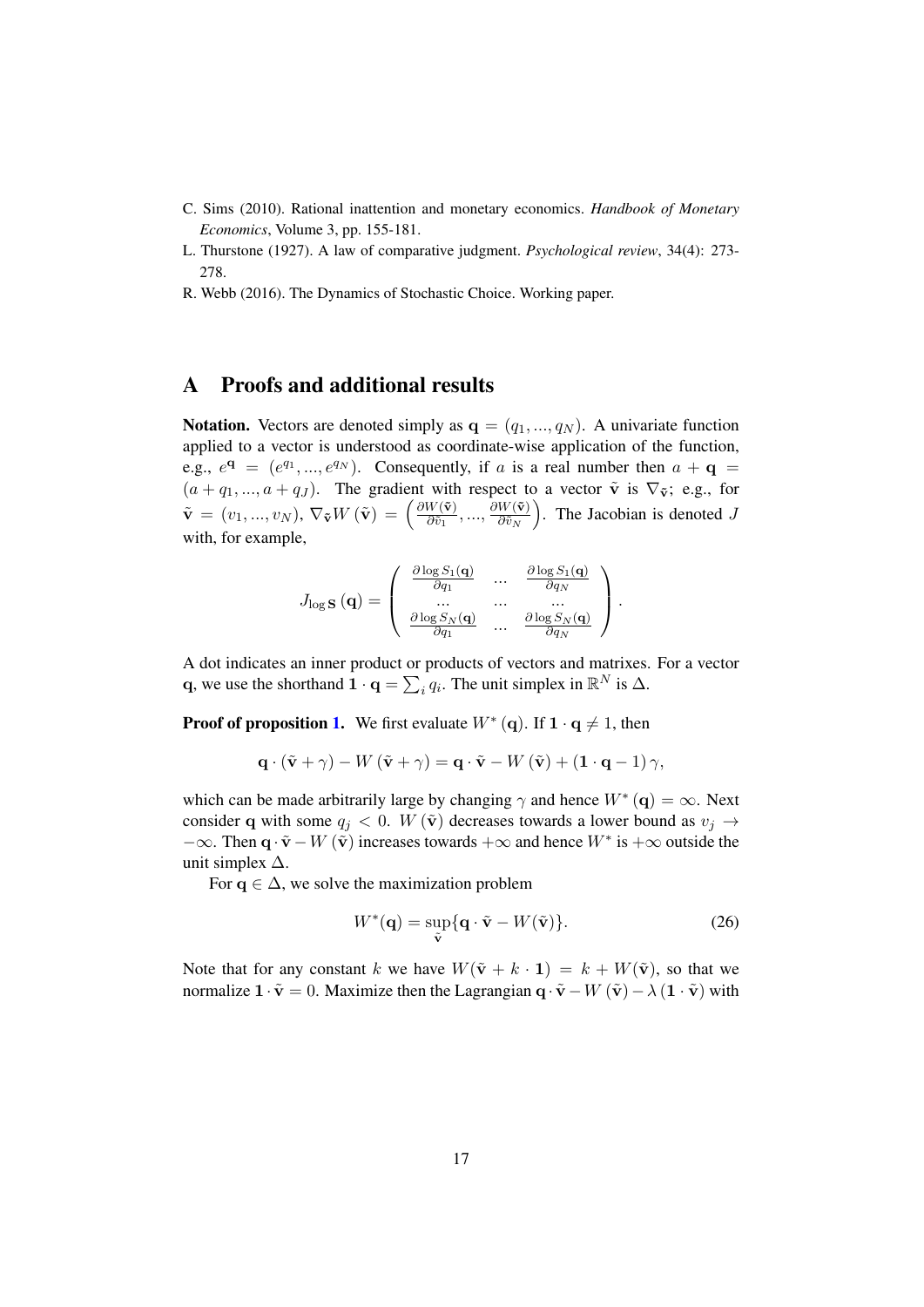first-order conditions  $0 = q_j - \frac{\partial W(\tilde{\mathbf{v}})}{\partial \tilde{v}_j}$  $\frac{\partial W(\mathbf{V})}{\partial \tilde{v}_j} - \lambda$ , which lead to  $\lambda = 0$ . Then

$$
\mathbf{q} = \nabla_{\tilde{\mathbf{v}}} W(\tilde{\mathbf{v}}) \Leftrightarrow \n\mathbf{q}e^{W(\tilde{\mathbf{v}})} = \nabla_{\tilde{\mathbf{v}}}\left(e^{W(\tilde{\mathbf{v}})}\right) = \mathbf{H}\left(e^{\tilde{\mathbf{v}}}\right) \Leftrightarrow \n\mathbf{S}(\mathbf{q}) e^{W(\tilde{\mathbf{v}})} = e^{\tilde{\mathbf{v}}} \Leftrightarrow \n\log \mathbf{S}(\mathbf{q}) + W(\tilde{\mathbf{v}}) = \tilde{\mathbf{v}} \Rightarrow \n\mathbf{q} \cdot \log \mathbf{S}(\mathbf{q}) + W(\tilde{\mathbf{v}}) = \mathbf{q} \cdot \tilde{\mathbf{v}}.
$$

Inserting this into (26) leads to the desired result.

W is convex and closed and hence W is the convex conjugate of  $W^*$  (Rockafellar, 1970, Thm. 12.2). This, along with Fenchel's equality (Rockafellar, 1970, Thm. 23.5), proves part (iii). Finally, for part (i), let q be a solution to problem (7). Then, by the homogeneity of **H** we have  $\mathbf{q} = \frac{1}{\alpha} \mathbf{H}(e^{\tilde{\mathbf{v}}})$ , where  $\alpha = \sum_{j=1}^{N} H_j(e^{\tilde{\mathbf{v}}})$ . Then, by the definition of S it follows that  $S(q) = \frac{e^{\tilde{Y}}}{q}$  $\frac{e^{2}}{\alpha}$ . Replacing the latter expression in Eq. (7) we get

$$
W(\tilde{\mathbf{v}}) = \mathbf{q}\tilde{\mathbf{v}} - \mathbf{q}\log(e^{\tilde{\mathbf{v}}}/\alpha),
$$
  
=  $\mathbf{q}\tilde{\mathbf{v}} - \mathbf{q}(\log e^{\tilde{\mathbf{v}}} + \log \alpha),$   
=  $\log\left(\sum_{j=1}^{N} H_j(e^{\tilde{\mathbf{v}}})\right).$ 

**Proof of Proposition 2.** Continuity of S follows from continuity of the partial derivatives of  $W$ , which is immediate from the definition. Homogeneity of  $S$  is equivalent to homogeneity of  $H$ . Using the homogeneity property of  $W$ 

$$
\mathbf{S}^{-1}(\lambda e^{\tilde{\mathbf{v}}}) = \nabla_{\mathbf{v}}(e^{W(\tilde{\mathbf{v}} + \log \lambda)}) = \lambda \nabla_{\mathbf{v}}(e^{W(\tilde{\mathbf{v}})}) = \lambda \mathbf{S}^{-1}(e^{\tilde{\mathbf{v}}}),
$$

which shows that **H** and hence **S** are homogenous of degree 1.

The requirement that  $\sum_{i=1}^{N} q_i \frac{\partial \log S_i(\mathbf{q})}{\partial q_k}$  $\frac{\partial g S_i(\mathbf{q})}{\partial q_k} = 1$  in the relative interior of the unit simplex  $\Delta$  may be expressed in matrix notation as

$$
(q_1,\ldots,q_N)\cdot J_{\log \mathbf{S}}(\mathbf{q})=(1,\ldots,1),
$$

where

 $\blacksquare$ 

$$
J_{\log {\bf S}}({\bf q}) = \left\{\frac{\partial \log S_i\left({\bf q}\right)}{\partial q_j}\right\}_{i,j=1}^N
$$

is the Jacobian of  $\log S(q)$ .

Defining  $\mathbf{\hat{t}} \equiv \log \mathbf{S}(\mathbf{q})$ , we have  $\mathbf{q} = \mathbf{H} \left( e^{\hat{\mathbf{t}}} \right)$  and hence  $W \left( e^{\hat{\mathbf{t}}} \right) = \log(1 + \mathbf{R})$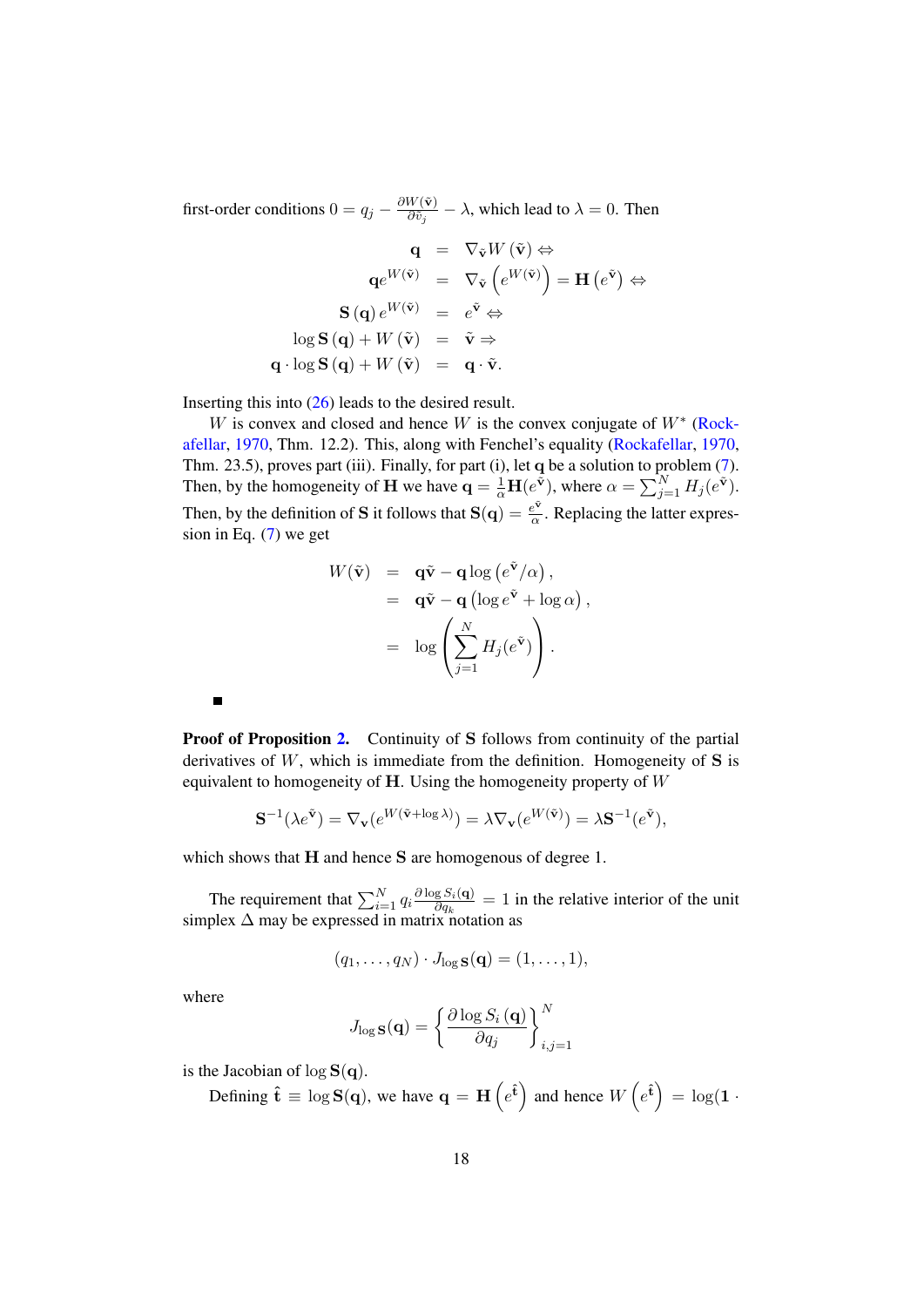$H(e^{\hat{\mathbf{t}}})$  = log 1 = 0 by Proposition 1. Noting that  $(\log(S))^{-1}(\hat{\mathbf{t}}) = H(e^{\hat{\mathbf{t}}})$  the requirement in part (ii) is equivalent to

$$
(q_1,\ldots,q_N)=(q_1,\ldots,q_N)\cdot J_{\log \mathbf{S}}(\mathbf{q})\cdot J_{(\log \mathbf{S})^{-1}}(\mathbf{\hat{t}})=(1,\ldots,1)\cdot J_{\mathbf{H}(e^{\mathbf{\hat{t}}})}(\mathbf{\hat{t}}).
$$

Now, use the Williams-Daly-Zachary theorem to find that

$$
(1,\ldots,1)\cdot J_{\mathbf{H}(e^{\hat{\mathbf{t}}})}(\hat{\mathbf{t}})=\nabla_{\hat{\mathbf{t}}}\left(e^{W(\hat{\mathbf{t}})}\right)=e^{W(\hat{\mathbf{v}})}(q_1,\ldots q_N)=(q_1,\ldots q_N).
$$

as required.

Part (ii) follows from Proposition 1(ii).  $\blacksquare$ 

**Proof of proposition 3.** The Lagrangian for the DM's problem is

$$
\Lambda = \mathbb{E}(\mathbf{V} \cdot \mathbf{A}) - \kappa_{\mathbf{S}}(\mathbf{p}, \mu) + \mathbb{E}\left(\gamma(\mathbf{V})\left(1 - \sum_{j} p_{j}(\mathbf{V})\right)\right) + \mathbb{E}\left(\sum_{j} \xi_{j}(\mathbf{V}) p_{j}(\mathbf{V})\right),
$$

where  $\gamma$  (V) and  $\xi_j$  (V) are Lagrange multipliers corresponding to condition (12).

Before we derive the first-order conditions for  $p_i$  (v) it is useful to note that we may regard the terms  $\log{\bf S}^1({\bf p}^0)$  and  $\log{\bf S}^1({\bf p}^1({\bf v}))$  in the information cost  $\kappa_{\bf S}({\bf p},\mu)$ as constant, since their derivatives cancel out by Proposition 2(iii). Define  $\tilde{v}_i$  =  $v_j + \xi_j(\mathbf{v}) + \log S_j(\mathbf{p}^0)$  and  $\tilde{\mathbf{v}} = (\tilde{v}_1, ..., \tilde{v}_N)$ . Then the first-order condition for  $p_i$  (v) is easily found to be

$$
\log \mathbf{S}_{j} \left( \mathbf{p} \left( \mathbf{v} \right) \right) = \tilde{v}_{j} - \gamma \left( \mathbf{v} \right). \tag{27}
$$

This fixes  $\mathbf{p}(\mathbf{v})$  as a function of  $\mathbf{p}^0$  since then

$$
\mathbf{p}\left(\mathbf{v}\right) = \mathbf{H}\left(e^{\tilde{\mathbf{v}}}\right) \exp\left(-\gamma\left(\mathbf{v}\right)\right). \tag{28}
$$

If some  $p_j\left(\mathbf{v}\right) = 0$ , then we must have  $\tilde{v}_j = -\infty$ , which implies that  $S_j\left(\mathbf{p}^0\right) = 0$ 0 and the value of  $\xi_j(\mathbf{v})$  is irrelevant. If  $p_j(\mathbf{v}) > 0$ , then  $\xi_j(\mathbf{v}) = 0$ . We may then simplify by setting  $\xi_j(\mathbf{v}) = 0$  for all j, v at no loss of generality, which means that  $\tilde{v}_j = v_j + \log S_j \; (\mathbf{p}^0).$ 

Using that probabilities sum to 1 leads to

$$
\exp\left(\gamma\left(\mathbf{v}\right)\right) = \sum_{j} H_{j}\left(e^{\tilde{\mathbf{v}}}\right)
$$

and hence (i) follows. Item (ii) then follows immediately.

Now substitute (17) back into the objective, using  $p_i(\mathbf{v}) \xi_i(\mathbf{v}) = 0$ , to find that it reduces to

$$
\Lambda = \mathbb{E}\gamma\left(\mathbf{V}\right) = \mathbb{E}\log\sum_{j} H_{j}\left(e^{\tilde{\mathbf{v}}}\right)
$$
\n(29)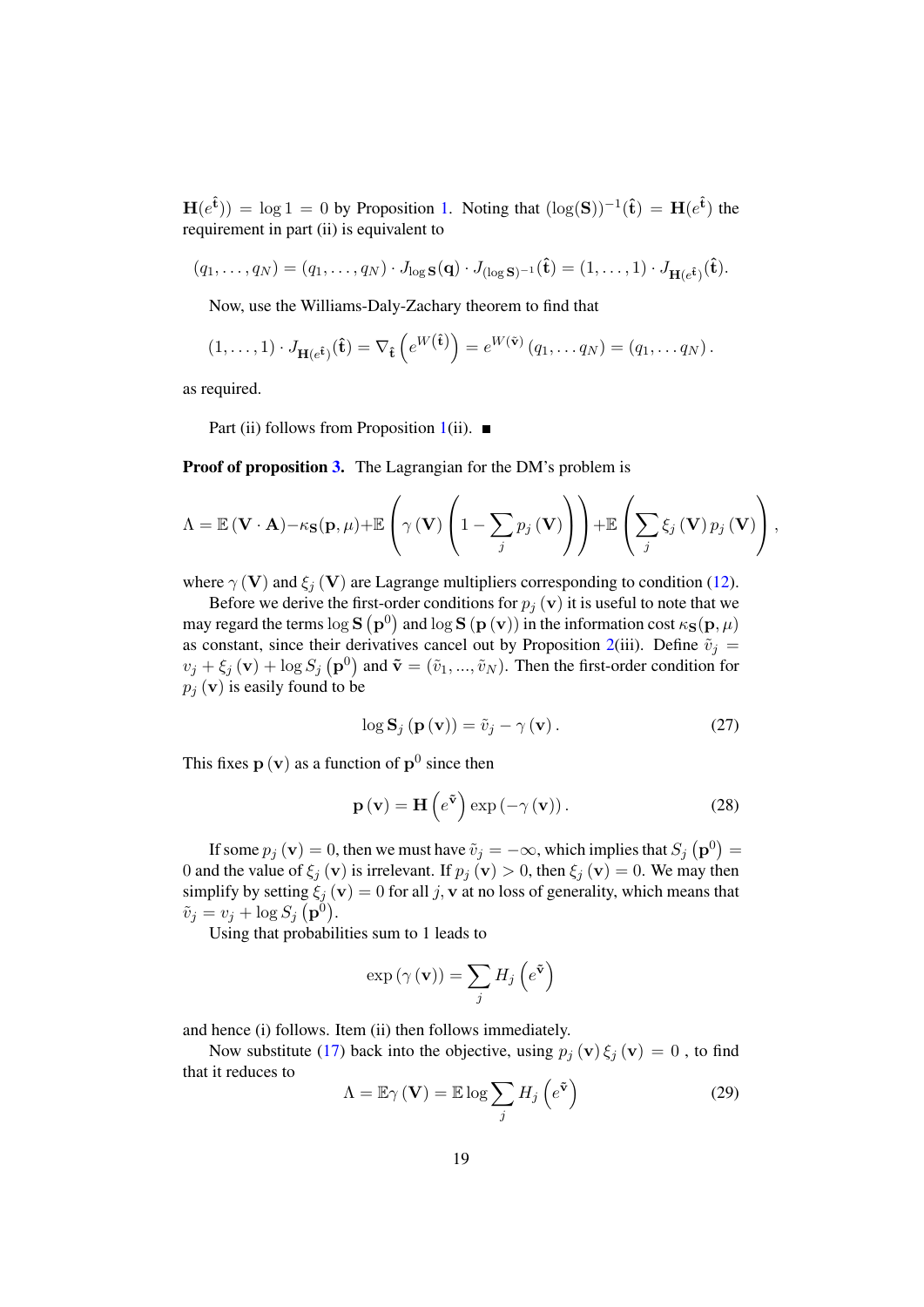We may then use (29) to determine  $p^0$ . Now apply Eq. (6) to establish part (iii) of the proposition.

**Proof of proposition 4.** Assume, towards a contradiction, that  $p_a^0 > 0$ . Then

$$
p_a^0 = \mathbb{E}\left(\frac{H_a\left(\{e^{V_c}S_c\left(\mathbf{p}^0\right)\}_{c=1}^N\right)}{\sum_b H_b\left(\{e^{V_c}S_c\left(\mathbf{p}^0\right)\}_{c=1}^N\right)}\right)
$$
(30)

$$
\left\langle \mathbb{E}\left(\frac{H_a\left(\left\{e^{V_a}S_c\left(\mathbf{p}^0\right)\right\}_{c=1}^N\right)}{\sum\limits_b H_b\left(\left\{e^{V_a}S_c\left(\mathbf{p}^0\right)\right\}_{c=1}^N\right)}\right)\right\}
$$
(31)

$$
= \mathbb{E}\left(\frac{e^{V_a}H_a\left(\left\{S_c\left(\mathbf{p}^0\right)\right\}_{c=1}^N\right)}{e^{V_a}\sum_b H_b\left(\left\{S_c\left(\mathbf{p}^0\right)\right\}_{c=1}^N\right)}\right) = \mathbb{E}\left(\frac{p_a^0}{\sum_b p_b^0}\right) = p_a^0. \tag{32}
$$

The first inequality (31) follows from cyclic monotonicity, which is a property of the gradient of convex functions. (See, for instance, Rockafellar (1970, Thm. 23.5).) Since the surplus function  $W$  is convex, its gradient, corresponding to the choice probabilities  $p(\cdot)$  is a cyclic monotone mapping, implying that

$$
\left[\mathbf{p}\left(\left\{e^{v_a}S_c\left(\mathbf{p}^0\right)\right\}_{c=1}^N\right)-\mathbf{p}\left(\left\{e^{v_c}S_c\left(\mathbf{p}^0\right)\right\}_{c=1}^N\right)\right]\cdot\left[\left\{e^{v_a}S_c\left(\mathbf{p}^0\right)\right\}_{c=1}^N-\left\{e^{v_c}S_c\left(\mathbf{p}^0\right)\right\}_{c=1}^N\right]\geq 0.
$$

All the terms within the second pair of brackets on the LHS are  $\leq 0$ , except for the a-th term, which is equal to zero. In order to satisfy the inequality, then, we must have

$$
p_a\left(\left\{e^{v_a}S_c\left(\mathbf{p}^0\right)\right\}_{c=1}^N\right)\geq p_i\left(\left\{e^{v_c}S_c\left(\mathbf{p}^0\right)\right\}_{c=1}^N\right)
$$

with the inequality strict with positive probability. Otherwise,

$$
\sum_{i \neq a} \left\{ p_i \left( \left\{ e^{v_a} S_c \left( \mathbf{p}^0 \right) \right\}_{c=1}^N \right) - p_i \left( \left\{ e^{v_c} S_c \left( \mathbf{p}^0 \right) \right\}_{c=1}^N \right) \right\} > 0
$$

and

$$
\begin{split}\n&\left[\mathbf{p}\left(\left\{e^{v_a}S_c\left(\mathbf{p}^0\right)\right\}_{c=1}^N\right)-\mathbf{p}\left(\left\{e^{v_c}S_c\left(\mathbf{p}^0\right)\right\}_{c=1}^N\right)\right]\cdot\left[\left\{e^{v_a}S_c\left(\mathbf{p}^0\right)\right\}_{c=1}^N-\left\{e^{v_c}S_c\left(\mathbf{p}^0\right)\right\}_{c=1}^N\right] \\
&=\sum_{c\neq a}\left[p_c\left(\left\{e^{v_a}S_c\left(\mathbf{p}^0\right)\right\}_{c=1}^N\right)-p_c\left(\left\{e^{v_c}S_c\left(\mathbf{p}^0\right)\right\}_{c=1}^N\right)\right]\left[e^{v_a}-e^{v_c}\right]S_c\left(\mathbf{p}^0\right) \\
&\leq \max_{c\neq a}\left[\left(e^{v_a}-e^{v_c}\right)S_c\left(\mathbf{p}^0\right)\right]\sum_{c\neq a}\left[p_c\left(\left\{e^{v_a}S_c\left(\mathbf{p}^0\right)\right\}_{c=1}^N\right)-p_c\left(\left\{e^{v_c}S_c\left(\mathbf{p}^0\right)\right\}_{c=1}^N\right)\right]\leq 0\n\end{split}
$$

with the final inequality strict with positive probability. Hence, we conclude that  $p_a^0 = 0.$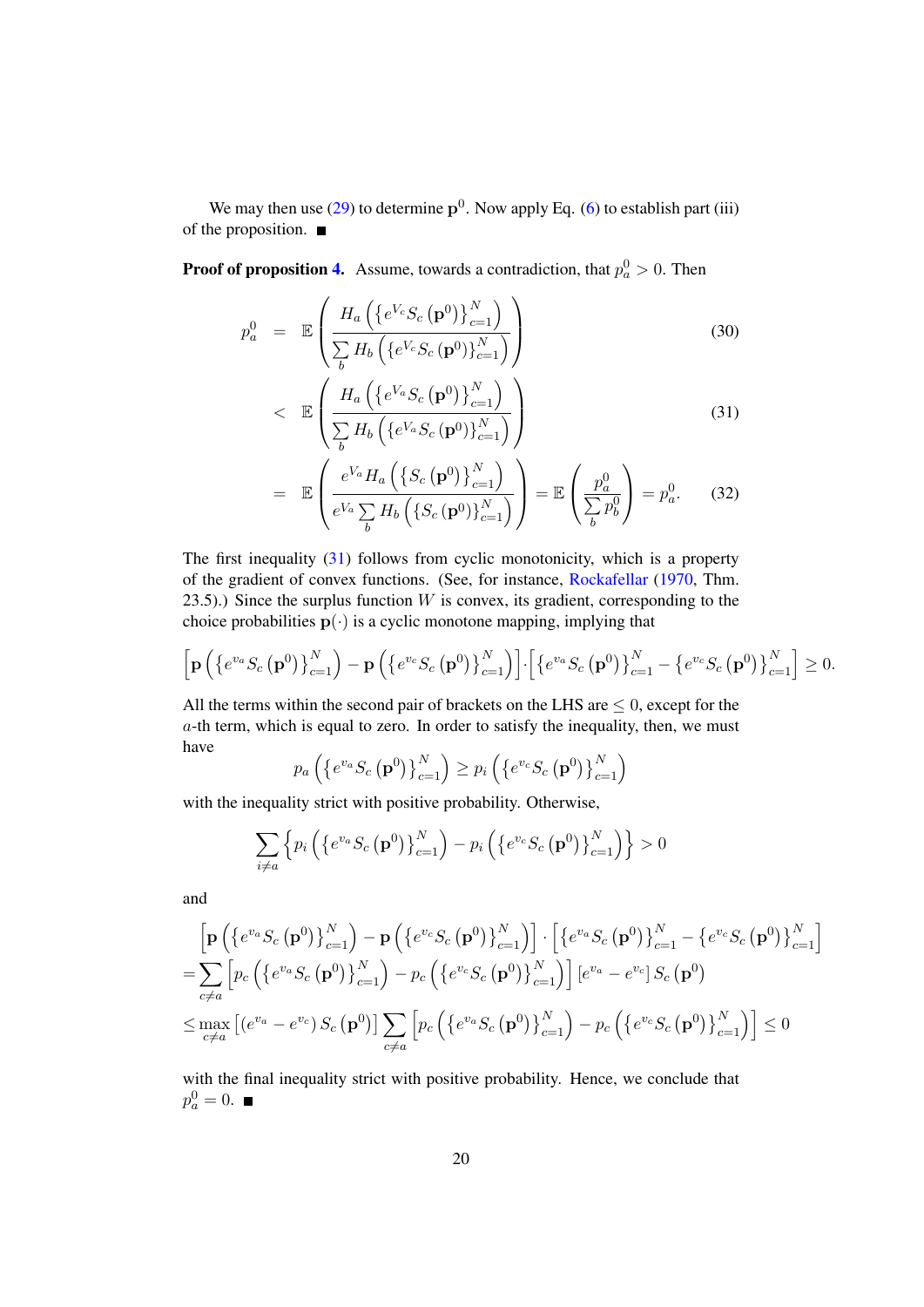In the case of the Shannon entropy, Corollary 4 can be strengthened considerably. In that case, any alternative that is dominated by another alternative in all states of the world will never be chosen, as shown in the following corollary:

Corollary 7 *Let* S *be the identity. Suppose that option* a *is dominated by option* d *in the sense that*  $\forall v \in V : v_a \leq v_d$  *with strict inequality for some*  $v$ *. Then*  $p_a^0 = 0$ *.* 

**Proof.** Suppose to get a contradiction that  $p_a^0 > 0$ . From (13), obtain that for all options a

$$
1 = \frac{p_a^0}{p_a^0} = \frac{1}{p_a^0} \mathbb{E} p_a(\mathbf{V}) = \mathbb{E} \left( \frac{\exp(V_a)}{\sum_b \exp(V_b) p_b^0} \right).
$$

Then

$$
\mathbb{E}\left(\frac{\exp\left(V_d\right)}{\sum_{b}\exp\left(V_b\right)p_b^0}\right) > 1,
$$

which is a contradiction.  $\blacksquare$ 

**Proof of Proposition 6.** *Independence:* By independence, we have, for all i,  $p_i(\mathbf{v}) = k_i$ , a constant. Then  $p_i^0 = k_i$  and  $\kappa_{\mathbf{S}}(\mathbf{p}(\cdot), \mu) = 0$ .

*Convexity:* Consider two sets of choice probabilities  $\mathbf{p}_1(\mathbf{v}), \mathbf{p}_2(\mathbf{v}), \mathbf{v} \in \mathcal{V}$ , where both have the same implied unconditional probabilities  $\mathbb{E} \mathbf{p}_1(\mathbf{V}) = \mathbb{E} \mathbf{p}_2(\mathbf{V})$ . For  $\rho \in [0, 1]$ , define  $\mathbf{p}_{\rho}$  as the convexification  $\rho \mathbf{p}_1(\mathbf{v}) + (1 - \rho) \mathbf{p}_2(\mathbf{v})$ . Then we would like to show that

$$
\rho \kappa_{\mathbf{S}}\left(\mathbf{p_1}(\cdot),\mu\right) + \left(1-\rho\right)\kappa_{\mathbf{S}}\left(\mathbf{p_2}(\cdot),\mu\right) \geq \kappa\left(\mathbf{p}_{\boldsymbol{\rho}}(\cdot),\mu\right).
$$

But

$$
\rho \kappa_{\mathbf{S}} (\mathbf{p}_1(\cdot), \mu) + (1 - \rho) \kappa_{\mathbf{S}} (\mathbf{p}_2(\cdot) \mu) - \kappa (\mathbf{p}_{\rho}(\cdot), \mu)
$$
  
= 
$$
- \rho \Omega_{\mathbf{S}} (\mathbf{p}_1) - (1 - \rho) \Omega_{\mathbf{S}} (\mathbf{p}_2) + \Omega_{\mathbf{S}} (\rho \mathbf{p}_1 + (1 - \rho) \mathbf{p}_1),
$$

which is positive by concavity of  $\Omega_{\mathbf{S}}(\mathbf{p})$  (Proposition 2(ii)).

#### Lemma 8 H *is invertible.*

Proof of Lemma 8. We shall make use of Ruzhansky and Sugimoto's 2015 invertibility result applied to **H**. The Jacobian of  $\tilde{\mathbf{v}} \to \mathbf{H}\left(e^{\tilde{\mathbf{v}}}\right)$  is  $\left\{e^{W\left(\tilde{\mathbf{v}}\right)} \frac{\partial W\left(\tilde{\mathbf{v}}\right)}{\partial v_i}\right\}$  $\partial W(\tilde{\mathbf{v}})$  $\left. \frac{W(\tilde{\mathbf{v}})}{\partial v_j} \right\} +$  $\Big\{ e^{W(\tilde{\mathbf{v}})} \frac{\partial^2 W(\tilde{\mathbf{v}})}{\partial v \cdot \partial v} \Big\}$  $\left(\frac{\partial^2 W(\tilde{\mathbf{v}})}{\partial v_i \partial v_j}\right)$ . The first matrix is positive definite since all choice probabilities are positive, the second matrix is positive semidefinite due to the convexity of W, hence this matrix is everywhere positive definite and then the Jacobian determinant of  $\tilde{\mathbf{v}} \to \mathbf{H}$   $(e^{\tilde{\mathbf{v}}})$  never vanishes. This implies in turn that the Jacobian determinant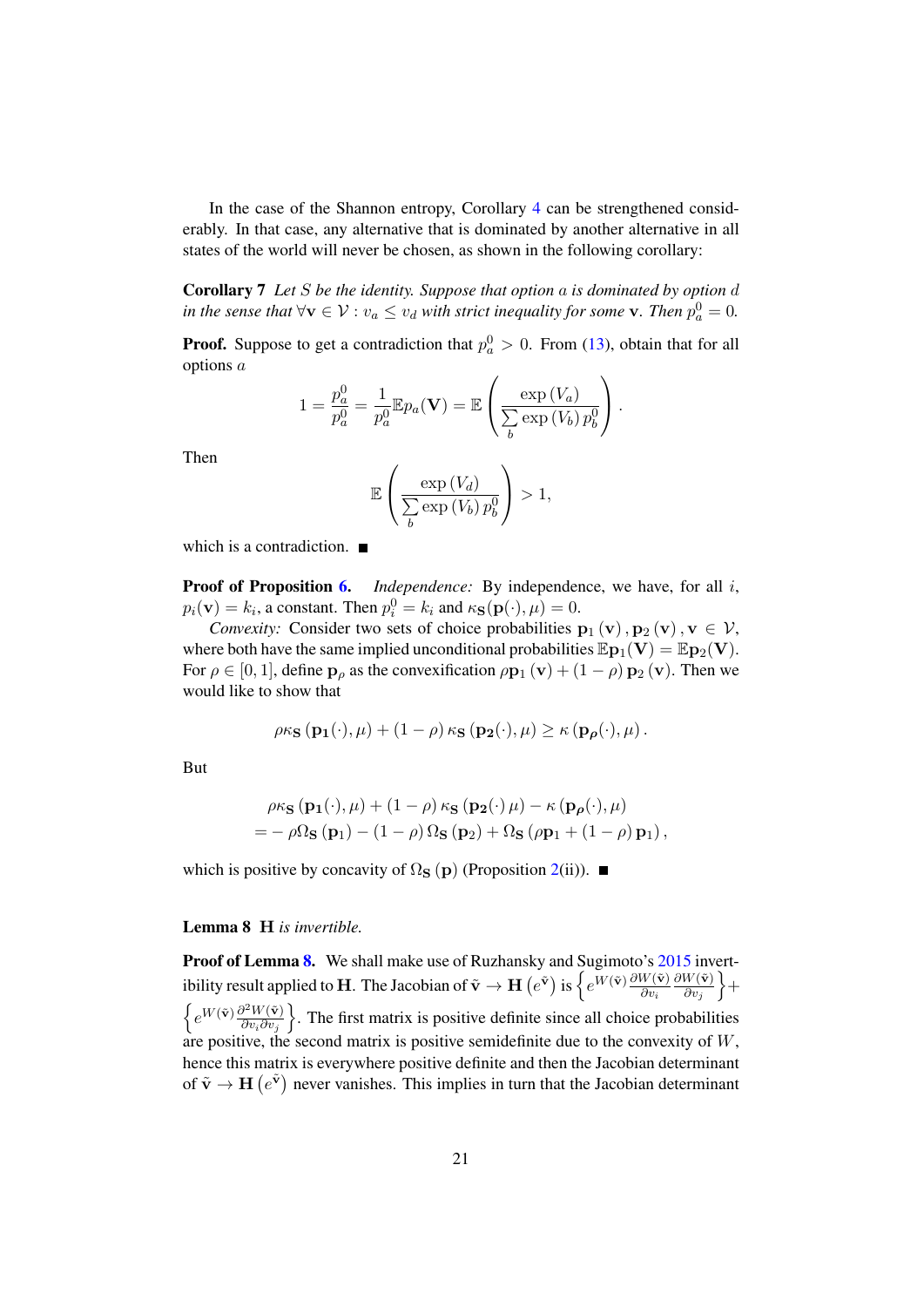of the composition  $y \to \log y \to H(y)$  never vanishes. It remains to show that  $\inf_{\mathbf{y}\in\Delta} \|\mathbf{H}(\mathbf{y})\| > 0$ . But  $\mathbf{y} \in \Delta$  implies that

$$
\|\mathbf{H}(\mathbf{y})\| = e^{W(\log \mathbf{y})} \|\nabla W(\log \mathbf{y})\|
$$
  
\n
$$
\geq e^{\mathbb{E} \max_j {\log y_j + \varepsilon_j} } J^{-1/2}
$$
  
\n
$$
\geq e^{\max_j {\log y_j + \mathbb{E} \varepsilon_j} } J^{-1/2}
$$
  
\n
$$
= \max_j \left\{ y_j e^{\mathbb{E} \varepsilon_j} \right\} J^{-1/2}
$$
  
\n
$$
\geq \left\| \left( y_1 e^{\mathbb{E} \varepsilon_1}, ..., y_J e^{\mathbb{E} \varepsilon_N} \right) \right\| J^{-1}
$$
  
\n
$$
\geq \left( \sum_{j=1}^N e^{-2\mathbb{E} \varepsilon_j} \right)^{-1} J^{-1} > 0,
$$

where we first used that  $\nabla W$  is on the unit simplex, second that the max operation is convex, third that the sup-norm bounds the euclidean norm, and fourth that the minimum of  $\|(y_1e^{\mathbb{E}\epsilon_1},...,y_Ne^{\mathbb{E}\epsilon_N})\|$  on the unit simplex is attained at

$$
y_j = e^{-2\mathbb{E}\varepsilon_j} \left(\sum_{k=1}^N e^{-2\mathbb{E}\varepsilon_k}\right)^{-1}, j = 1, ..., N. \blacksquare
$$

## B Example: Consideration sets and failure of regularity

Next, we consider a fully solved out example illustrating the possibility of zero unconditional choice probabilities and failure of regularity, which can occur in the rational inattention framework but not in the discrete choice model, and represent an important point of difference between the two models. Matejka and McKay (2015, pp. 293ff) have demonstrated that failures of regularity can occur in the RI model under Shannon entropy. We show that such failures also occur in a GERI model, in particular for the nested logit information cost function introduced in Section 4 of the main text.

Consider a setting with four choice options. Table 2 lists the valuation vectors for these four options in the three equiprobable states of the world. We consider both the Shannon and GERI-nested logit models. (For the nested logit specification, we assume that nest 1 consists of choices (1,2) with nesting parameter  $\zeta_1 = 0.7$ , and nest 2 consists of choices (3,4) with parameter  $\zeta_2 = 0.8$ .

For each model, we compute the optimal unconditional probabilities (which as in the previous example, requires solving the fixed-point equation (16)) first for the choice set  $\{1, 2, 3\}$ , and then for the expanded choice set  $\{1, 2, 3, 4\}$ . This example illustrates how adding option 4 to the choice set can results in increases in the choice probabilities of choices  $(1,2,3)$  thus showing a failure of the regularity property. The optimal unconditional probabilities are shown in Table 3. Qualitatively the results are the same between both the Shannon and GERI-nested logit specifications. With the smaller set of options, we see that only options 1,2 are